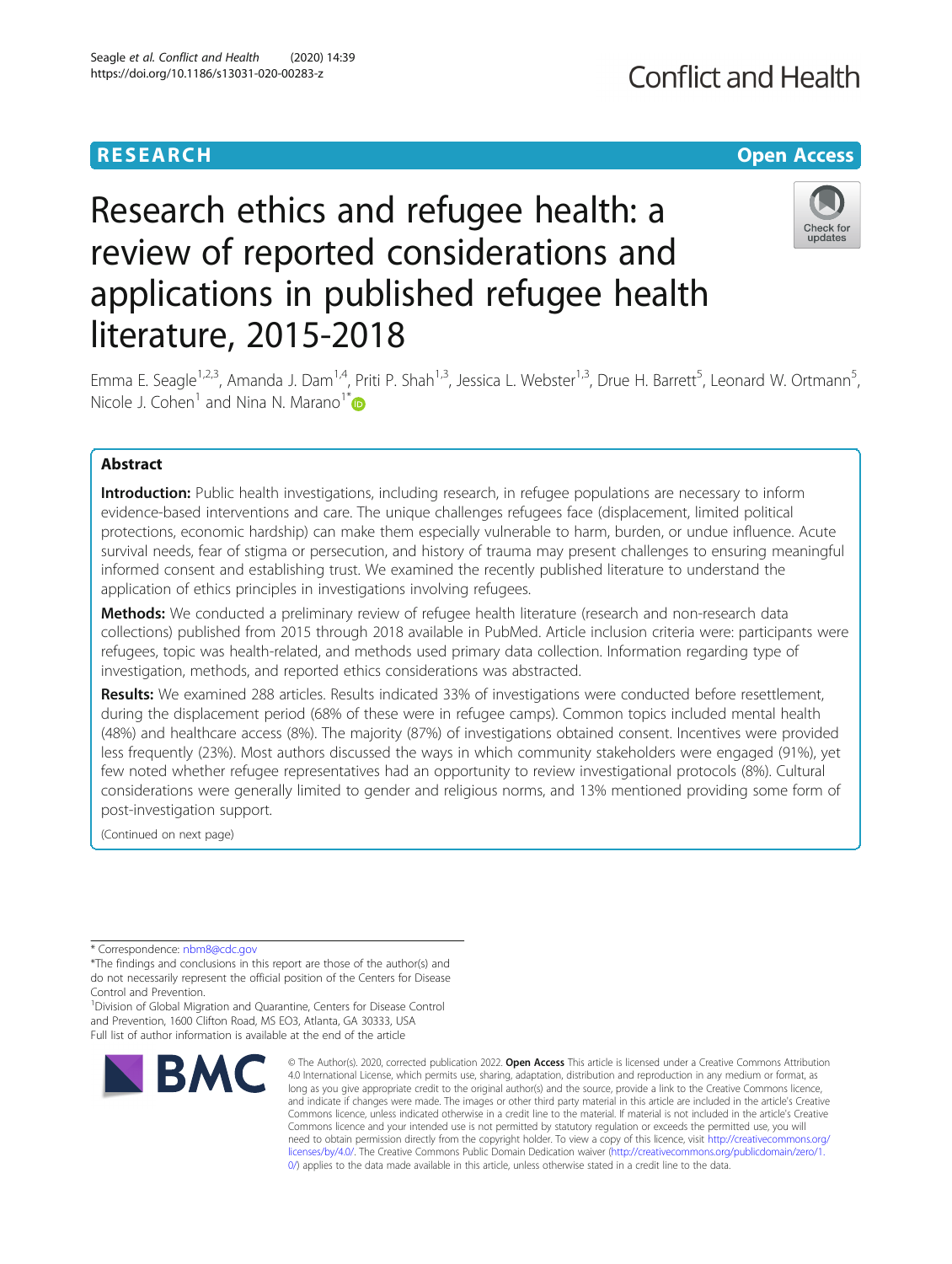#### (Continued from previous page)

**Conclusions:** Our analysis is a preliminary assessment of the application of ethics principles reported within the recently published refugee health literature. From this analysis, we have proposed a list of best practices, which include stakeholder engagement, respect for cultural norms, and post-study support. Investigations conducted among refugees require additional diligence to ensure respect for and welfare of the participants. Development of a refugee-specific ethics framework with ethics and refugee health experts that addresses the need for stakeholder involvement, appropriate incentive use, protocol review, and considerations of cultural practices may help guide future investigations in this population.

Keywords: Ethics, Research, Framework, Refugee, Health

#### Introduction

The UN Refugee Agency (UNHCR) estimates that, in 2018, there were over 25 million refugees worldwide, with nearly 37,000 people daily forced by conflict or persecution to flee their homes [[1\]](#page-13-0). Complex migration patterns and poor access to healthcare often result in physical and mental health concerns throughout all stages of the refugee experience, including flight, asylum, and resettlement or return to their home country. Furthermore, refugees often have disparate risks of disease. These factors may contribute to health disparities among refugee populations and between refugees and nonrefugees, which underscore the importance of conducting research specific to refugees and ensuring their representation in analyses (i.e., ensuring refugees are not excluded from analyses solely due to their vulnerability) [[2\]](#page-13-0). High-quality data from such assessments are needed to develop evidence-based interventions and services and to guide national and international health policies.

The unique challenges refugees face can make them especially vulnerable to harm, burden, or undue influence in investigational settings [[3](#page-13-0)–[7\]](#page-13-0). For instance, refugees' vulnerability is heightened by stress of relocation, family separation, exposure to violence or torture, uncertainty about the future, and prior or ongoing trauma [\[8](#page-13-0)]. Refugees also often lack the same rights as citizens in their countries of asylum, potentially resulting in limited political protections from maltreatment and limited access to healthcare, employment, or education [[4\]](#page-13-0). Loss of assets during flight can also contribute to economic hardship and increase dependence on free social services for asylum-seekers. Some refugees are subject to continued oppression, restrictions on their liberty of movement, and gross power imbalances within refugee camps [[6\]](#page-13-0). Additionally, low literacy (including health literacy) levels in some refugees can result in communication barriers and low understanding or misinterpretation of the investigation process  $[6, 9]$  $[6, 9]$  $[6, 9]$  $[6, 9]$ .

Ultimately, tension exists between the need for data to inform evidence-based practices and the need to protect vulnerable refugee populations from research-related risks [[4](#page-13-0)]. The inherent dangers and extreme circumstances affecting people experiencing conflict and forced migration can make it difficult to simultaneously collect quality data and protect the rights of individuals with adherence to the highest ethical standards [\[7](#page-13-0)]. However, to exclude refugees from research or public health investigations because of their vulnerability violates the codes of justice and fairness [\[10\]](#page-13-0), because evidence obtained from such investigations could inform targeted interventions, validate models of health service delivery, and ultimately protect the well-being of these individuals [[3,](#page-13-0) [4](#page-13-0), [7](#page-13-0), [11\]](#page-13-0). Additionally, to only conduct research in non-refugee populations, even those with similar demographic characteristics, could provide an inaccurate and inadequate representation [\[3,](#page-13-0) [12,](#page-13-0) [13](#page-13-0)]. While there is clear justification for the need to conduct such investigations, it remains critical for investigators—as well as reviewers responsible for approving investigations—to address the myriad of complex ethical challenges present before, during, and after investigations [\[11](#page-13-0)].

Complex challenges are present throughout the refugee's journey and may vary depending on whether the refugee is displaced (either internally or in a country of asylum) or has been formally resettled in a country that has granted permanent settlement. These challenges introduce complexities to conducting ethical investigations, including ensuring meaningful and voluntary consent, preventing real or perceived coercion to participate, minimizing undue influence (including economic), mitigating burden, and accounting for power imbalances between the investigators and participants [\[3,](#page-13-0) [5,](#page-13-0) [7](#page-13-0)]. For instance, participants could be motivated by the potential for economic gains or other tangible benefits (e.g., access to resources that are otherwise scarce), fear of consequences of not participating (e.g., when investigators in conflict areas are accompanied by armed guards, or fear of potential loss of benefits), or the possible misunderstanding that participation could help accelerate their resettlement process [\[7](#page-13-0)]. Additionally, refugee resettlement, for many countries, is a regulatory process involving relocation from an asylum country to another country that has granted permanent settlement, and typically includes mandatory health screenings [\[1](#page-13-0)]. Therefore introducing research or other public health investigations into the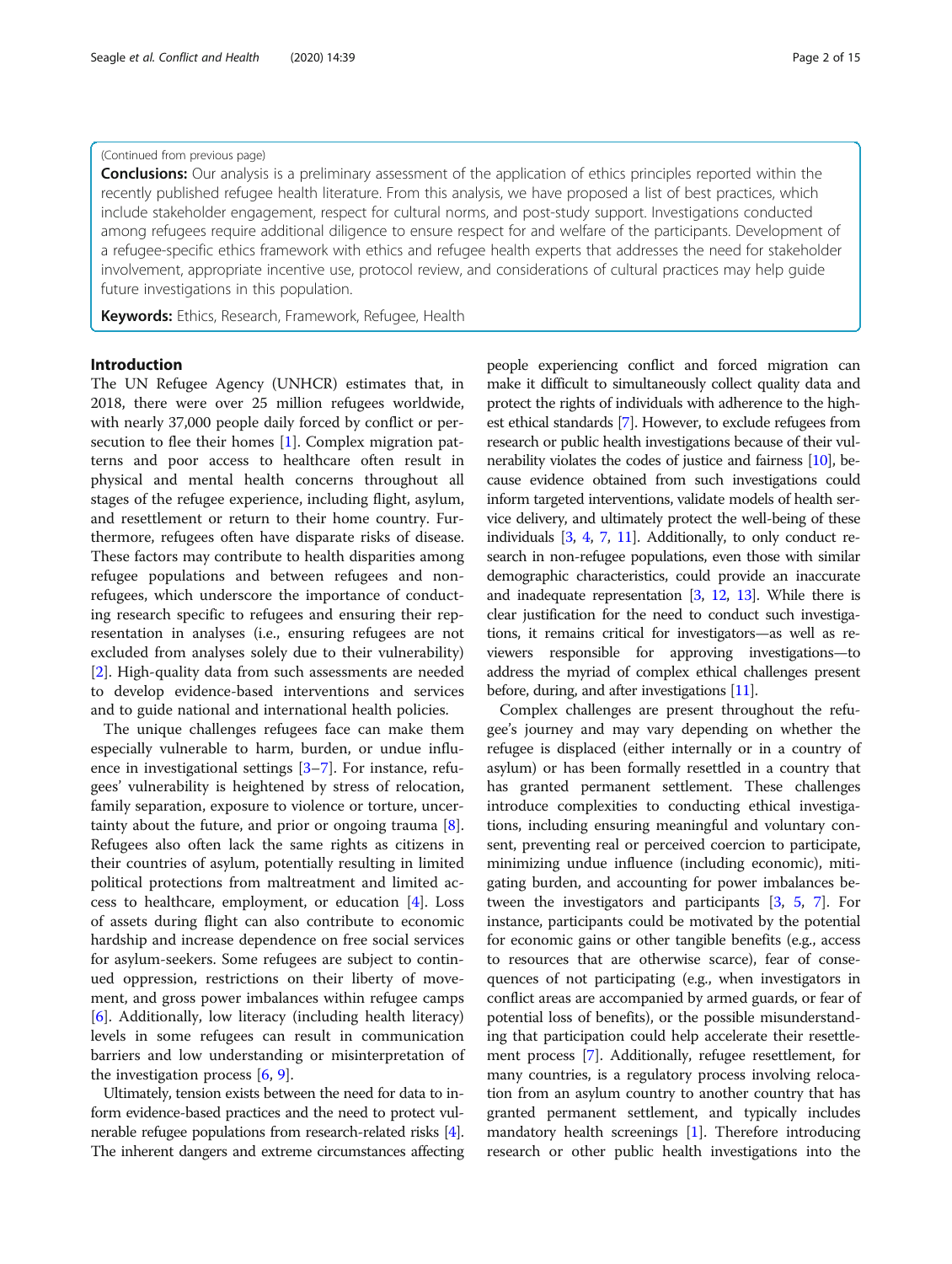regulatory process of resettlement could blur the perception of voluntary participation. For instance, this could occur if there is confusion between mandatory medical screenings (or associated required disease treatments for resettlement) and voluntary screenings (or voluntarry treatments) for investigative purposes. Similarly, there is also the risk of confusing investigations, particularly those with a tangible intervention, with humanitarian aid. Respecting the rights, values, and beliefs of individuals and communities, as well as ensuring privacy (particularly in refugee camps), safety, and autonomy are also critical when engaging refugees. These principles become even more important given acute survival needs (e.g., food, shelter, clean water), risks of re-traumatization, and stigmatization of certain conditions or situations in the surrounding community (e.g., mental health issues, sexual assault) [[3](#page-13-0), [4](#page-13-0), [6](#page-13-0), [7](#page-13-0)]. Additional concerns arise in areas that may lack the capacity to provide appropriate technical guidance and oversight, such as in conflict settings [\[3\]](#page-13-0).

The refugee context is ever-changing and therefore, the ethics principles followed and frameworks used to guide such investigations should be frequently examined and updated. Although a large body of literature exists outlining ethics principles and current debates in research ethics, there are few established refugee-specific ethics frameworks to guide such investigations, and no formal consensus about how basic research ethics principles should be interpreted in the refugee context. Additionally, while a handful of investigations have elicited data on thoughts and opinions about the investigation process and related ethical challenges directly from refugees [[2\]](#page-13-0), it is unclear how such responses and information have been translated to the activities of the wider scientific community [\[2](#page-13-0), [14\]](#page-13-0). We conducted a preliminary assessment of recent published literature to understand the application of ethics principles reported in investigations involving refugees in recent years and propose considerations and potential best practices to protect the welfare of refugees in research or investigation contexts.

# Methods

#### Information source, eligibility, and article selection

We reviewed reports of refugee health-related investigations published in English from January 2015 to September 2018 available in PubMed. Search terms were kept broad to increase the likelihood of identifying relevant publications. The search terms used were "refugee" or "refugees" in the article title to capture articles for which refugees were the primary focus. To keep the number of publications for review manageable, the PubMed search was restricted to these keywords within the title. Additionally, although refugee populations are similar to asylees (and asylum seekers), internally displaced persons,

and other migrants, their circumstances, regulatory processes of resettlement, and types of protections can differ. Therefore, we limited our search to only refugees to narrow the scope and conduct a more focused review (however, the inclusion of these populations in addition to refugees did not lead to exclusion of an article). Given that similar ethical procedures are followed for both research and non-research data collections, and many publications did not distinguish between the two, both types of investigations were included.

Upon establishing this initial list in PubMed, we conducted the second stage of article selection by thoroughly reviewing the title and abstract (and in some instances where the abstract lacked the required information, the full article) according to the following inclusion criteria: (a) subjects of the article were refugees (not aid workers, clinicians, etc.); (b) primary topic was health-related; and (c) investigators directly interacted with the refugees included in the analysis (primary data sources). The last criterion consequently excluded investigations that solely used surveillance data, refugee databases, or chart reviews (secondary data sources). Review articles, systematic reviews, meta-analyses, notes from the field, letters to the editor, methodological papers, and policy papers were also excluded.

#### Measures

After reviewing available literature on ethics in refugee investigations, the authors developed a data abstraction tool, with assistance from a refugee health expert and two public health ethics experts, to capture methodological aspects pertaining to ethics questions and dilemmas. We piloted the tool using 30 articles to be included in the analysis. As we reviewed those articles, we noted additional ethics-related scenarios raised or addressed, and we added a question to the data abstraction tool.

The final tool contained 64 variables (list of questions used can be found in 'Additional File [1](#page-13-0)'), including both quantitative and qualitative questions. Information collected included characteristics of each investigation (year published, journal type, investigator's home country, country in which the investigation was undertaken, type of institution, type of funding, investigation design, and primary health topic), as well as specific data points related to ethics considerations and methodological procedures. It was also understood that not all applications of ethics would be reported in the articles. However, due to the preliminary and exploratory nature of this analysis, we did not contact authors to obtain information not documented in the articles. If an author did not mention the information of interest, data abstractors filled in the variable as "not mentioned," rather than "no" to avoid potential misrepresentation of the investigation or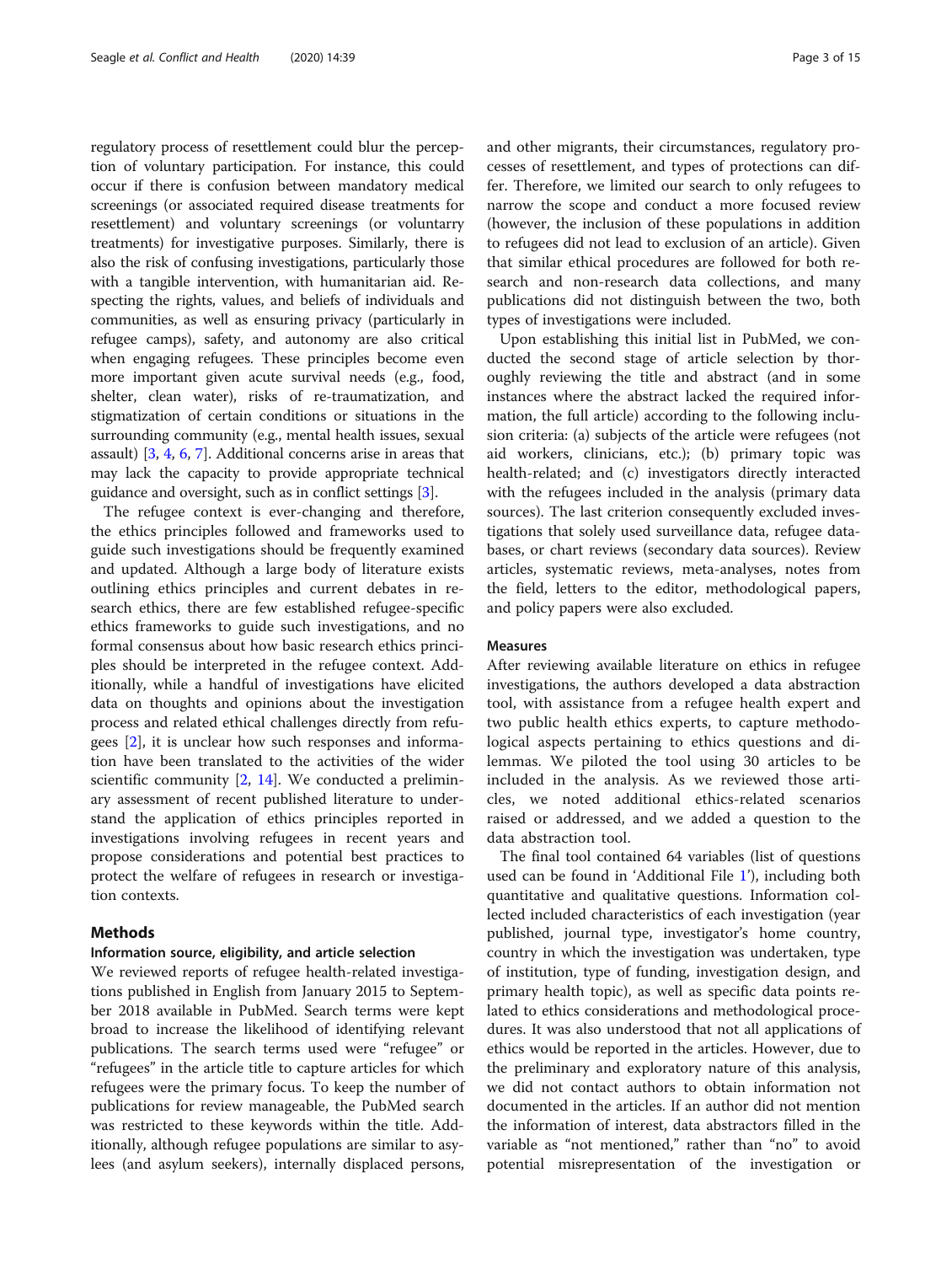misclassification of the data (this was particularly pertinent to the post-investigation variables).

#### Data collection

Four authors, abstracted data between July 1, 2018, and September 30, 2018. Each article was reviewed by one data abstractor.

After data abstraction was complete, 25% of each abstractor's articles were randomly selected for a second review by one of the other reviewers to check for data irregularities or mistakes. The two abstractors discussed any differences and reached a consensus. For the 25% that underwent a second review, inter-reviewer agreement was high: average agreement rate per variable: 99.2%, standard deviation: 1.7%, range: 93.4 to 100%; three quarters of the variables had 100% agreement. For the remaining 75% of the articles, each record was scanned for any missing data points or inaccuracies (e.g., two answers contradicting each other).

#### Data Analysis

Quantitative variables were analyzed using descriptive statistics. Qualitative variables were examined using a mixed methods approach including both an examination of the presence of a response (yes/mentioned vs. no/not mentioned) and an analysis of the response (identification of common themes).

### Results

#### Article selection

Initial search results in PubMed yielded 912 articles, of which 288 (32%) were included in the analysis following the second stage of selection (list of articles included can be found in 'Additional File [1](#page-13-0)'). Reasons for exclusion  $(n = 624)$  included: the article was a literature or systematic review, commentary, or meta-analysis (328/624, 53%); no interaction between investigators and participants (135/624, 22%); not health-related (63/624, 10%); refugees were not the subjects (55/624, 9%); and other (e.g., methodological, policy; 43/624, 7%) (Fig. 1).

#### Investigation characteristics

Characteristics of the included investigations are shown in Tables [1](#page-4-0) and [2](#page-5-0) (and 'Additional File [1](#page-13-0)'). Most of the investigators were from the United States (90, 31%), Australia (43, 15%), or Germany (16, 6%) with most investigations conducted by academic institutions (212, 74%). Funding was typically provided by a national governmental organization (76, 26%) or an academic institution (46, 16%). Approximately 33% ( $n = 96$ ) of investigations were conducted during displacement (68% of these were in refugee camps), and most were cross-sectional by design (234, 81%). Nearly 42% used surveys or questionnaires for data collection; 33% used interviews, and 9% used focus groups, with similar distribution for both pre- and postresettlement. Common topics included mental health (139, 48%) and healthcare access (22, 8%). Almost half (141, 49%) included at least one special subpopulation (e.g., LGBTQ, pregnant women, people with disabilities, children under 5 years old, adults over 65 years old).

# Ethics applications

#### Protocol review and consent

Ethics-related considerations and applications are presented in Tables [3](#page-6-0) and [4.](#page-7-0) Approximately 94% of the included articles reported review of the investigation by an ethics committee. Two (0.7%) stated no review was conducted: one was an audit, and therefore, according to the authors, did not meet the criteria for an ethics review; one was a student's thesis, and according to the authors, ethics approvals were neither required nor sought for student theses at their institution [\[15](#page-13-0), [16](#page-13-0)]. For 15 (5.2%) articles, it was not stated whether an ethics committee reviewed. However, two of these 15 included language suggesting an ethics review (one discussed the protocol was reviewed by the "hospital administration," which could include an ethics board; one discussed that a review was conducted in a prior investigation with the same sample population, but it was unknown if the prior review accounted for procedures conducted in the included investigation) [[17,](#page-13-0) [18](#page-13-0)].

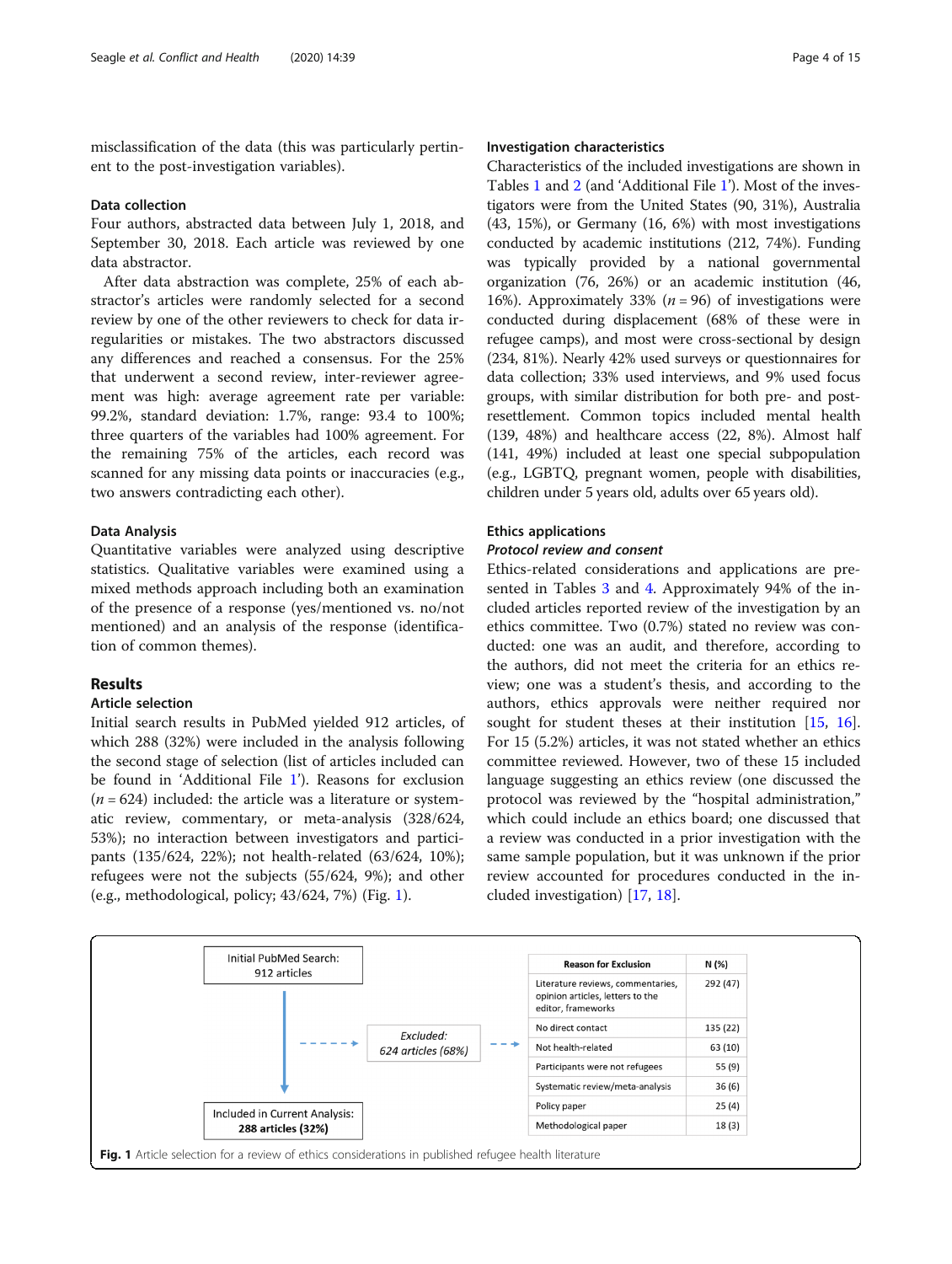<span id="page-4-0"></span>Table 1 Characteristics of 288 articles in review of ethical considerations: author nationality, funding source, investigation design

| Characteristic                                                                                                   | $N$ (%)    |
|------------------------------------------------------------------------------------------------------------------|------------|
| Investigator's Home Country, top four and other                                                                  |            |
| United States                                                                                                    | 90 (31.3)  |
| Australia                                                                                                        | 43 (14.9)  |
| Germany                                                                                                          | 16(5.6)    |
| Canada                                                                                                           | 15 (5.2)   |
| Other                                                                                                            | 124 (43.1) |
| Primary Institution                                                                                              |            |
| Academic institution                                                                                             | 212 (73.6) |
| Medical institution                                                                                              | 47 (16.3)  |
| National government                                                                                              | 17 (5.9)   |
| Nonprofit/nongovernmental organization                                                                           | 7(2.4)     |
| State/local government                                                                                           | 2(0.7)     |
| Other                                                                                                            | 3(1.0)     |
| Primary Funding Source                                                                                           |            |
| National government                                                                                              | 76 (26.4)  |
| Academic institution                                                                                             | 46 (16.0)  |
| Nonprofit/nongovernmental organization                                                                           | 31 (10.8)  |
| Medical institution                                                                                              | 21(7.3)    |
| Private                                                                                                          | 14 (4.9)   |
| State/local government                                                                                           | 4 (1.4)    |
| Other                                                                                                            | 13(4.5)    |
| None                                                                                                             | 11(3.8)    |
| Unknown/not mentioned                                                                                            | 72 (25.0)  |
| Investigation Design                                                                                             |            |
| Cross-sectional                                                                                                  | 234 (81.3) |
| Prospective cohort                                                                                               | 29 (10.1)  |
| Randomized control trial                                                                                         | 7(2.4)     |
| Other                                                                                                            | 18 (6.3)   |
| Investigation Type                                                                                               |            |
| Observational                                                                                                    | 249 (86.5) |
| Intervention                                                                                                     | 39 (13.5)  |
| Time Point in Resettlement Process                                                                               |            |
| Displaced, refugee camp                                                                                          | 64 (22.2)  |
| Displaced, non-refugee camp (e.g., urban refugee)                                                                | 31 (10.8)  |
| Post-resettlement                                                                                                | 192 (66.7) |
| Both, displaced and post-resettlement                                                                            | 1(0.3)     |
| Refugees Classified as Internally Displaced<br>(among those displaced in camp or non-camp<br>setting, $n = 96$ ) | 7(7.3)     |
| Investigation Conducted in Conflict Zone<br>(among displaced in camp or non-camp<br>setting, $n = 96$ )          | 3(3.1)     |

For 264 (92%) of the articles included, at least one of the investigators was from the country of the investigation. Of these 264, 248 (94%) mentioned an ethics review (1% none, 5% unknown). For 24 (8%) of all of the articles included, the investigation team was comprised of only investigators from outside the country of investigation. Of these 24, 23 (96%) mentioned an ethics review (4% unknown), and of these 23: the authors of 11 (48%) articles conducted both an internal (within the country of investigation) and external (within the investigators' home countries) ethics review, the authors of 4 (17%) articles conducted an internal review only, and the authors of 7 (30%) articles conducted an external review only. Finally, of the 288 articles included, only 8% ( $n = 23$ ) mentioned that their protocol was reviewed by representatives from the refugee community.

Obtaining consent was common (249, 87%). About two-thirds (162, 65%) of the investigations who stated they obtained informed consent mentioned translating the consent. Additionally, approximately 68% (197/288) mentioned the use of an interpreter at any point during the investigation. Only 7% (of the 249 who obtained consent) discussed making consent an iterative process (obtaining consent at each stage of the investigation to ensure continued understanding of research procedures, the voluntariness of participation, and an understanding of what individuals are consenting for at each stage). Two investigations stated no consent was obtained, citing routine screening or clinical care and quality improvement as justifications for not obtaining consent [[19,](#page-14-0) [20\]](#page-14-0). Thirty-seven articles did not mention whether consent was obtained; of these, many were conducted as part of routine screening examinations at reception centers or during emergency or outbreak scenarios.

#### Risk minimization

Three-quarters of the investigations  $(n = 216)$  discussed methodological choices to minimize risks to participants (not mutually exclusive: 36% ensured cultural sensitivity; 28% trained the investigators before initiating the project; 15% ensured a doctor or counselor was available to participants in the event of physical or psychological distress; 12% conducted pilot investigations which allowed key community members to provide feedback on sensitive questions or best implementation strategies to ensure the safety, as well as mental and physical well-being, of refugees during the investigation). At least 20 articles stated that they engaged highly trained and qualified clinicians to administer the interventions and provided referrals as needed to culturally competent service providers [[21](#page-14-0)–[28\]](#page-14-0).

# **Privacy**

Overall, 50% ( $n = 1543$ ) mentioned undertaking privacy measures, which included conducting the investigation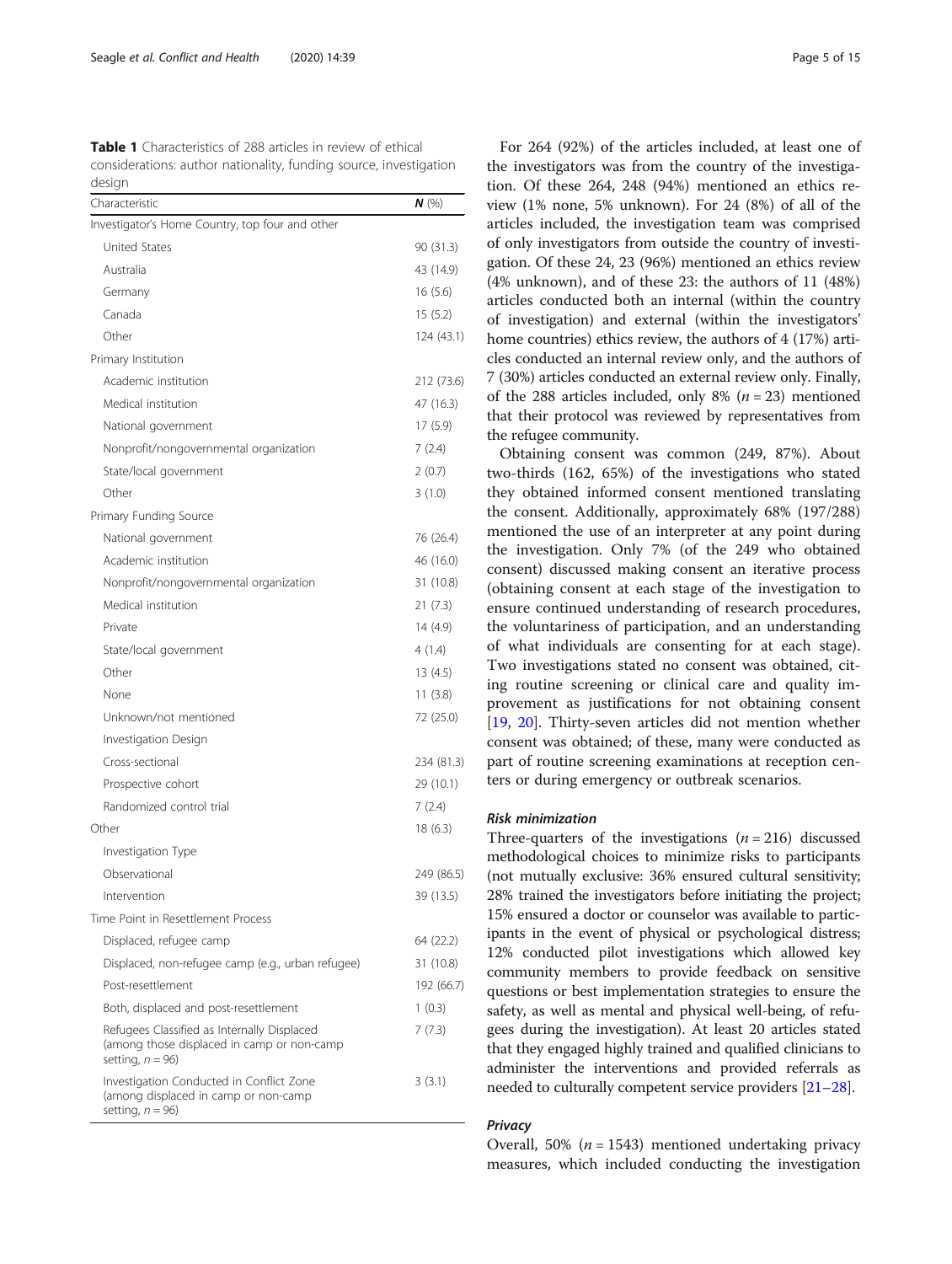<span id="page-5-0"></span>Table 2 Characteristics of 288 articles in review of ethical considerations: health topic, data source, participant demographics

| Characteristic                                            | $N$ (%)    |
|-----------------------------------------------------------|------------|
| Primary Health Topic                                      |            |
| Mental health                                             | 139 (48.3) |
| Access to healthcare                                      | 22 (7.6)   |
| General health profile                                    | 21 (7.3)   |
| Maternal and child health                                 | 15(5.2)    |
| Nutrition and physical activity                           | 15(5.2)    |
| Injury and violence                                       | 10(3.5)    |
| Other                                                     | 66 (22.9)  |
| Primary Data Source                                       |            |
| Surveys/questionnaires                                    | 120 (41.7) |
| Individual interviews                                     | 96 (33.3)  |
| Focus groups                                              | 27 (9.4)   |
| Human specimen samples                                    | 25 (8.7)   |
| Medical records/programmatic databases'                   | 12 (4.2)   |
| Observations                                              | 5(1.7)     |
| Other                                                     | 3(1.0)     |
| Age                                                       |            |
| $\geq$ 18 years old                                       | 160 (55.6) |
| < 18 years old                                            | 20 (6.9)   |
| <b>Both</b>                                               | 92 (31.9)  |
| Unknown/not mentioned                                     | 16(5.6)    |
| Special Populations (not mutually exclusive, $n = 141$ )  |            |
| Over 65 years old                                         | 77 (26.7)  |
| Under 5 years old                                         | 30 (10.4)  |
| Pregnant women                                            | 17(5.9)    |
| <b>LGBTQ</b>                                              | 5(1.7)     |
| Disabled                                                  | 2(0.7)     |
| Other                                                     | 29 (10.1)  |
| Sex                                                       |            |
| Females                                                   | 50 (17.4)  |
| Males                                                     | 7(2.4)     |
| Both                                                      | 228 (79.2) |
| Unknown/not mentioned                                     | 3(1.0)     |
| Pre-resettlement Country, top four and multiple countries |            |
| $>1$ country                                              | 151 (52.4) |

| $\sim$ $\sim$ $\sim$ $\sim$ $\sim$ $\sim$ $\sim$ | $\sim$ $\sim$ $\sim$ $\sim$ |
|--------------------------------------------------|-----------------------------|
| Syria                                            | 25(8.7)                     |
| Burma/Myanmar                                    | 15(5.2)                     |
| North Korea                                      | 12(4.2)                     |
| Iraq                                             | 11(3.8)                     |
| Other                                            | 74 (25.7)                   |

Post-resettlement Country, top four and other ( $n = 193$  that included refugees that has resettled after displacement period)

| United States | 64 (33.2) |
|---------------|-----------|
|               |           |

| <b>Table 2</b> Characteristics of 288 articles in review of ethical |
|---------------------------------------------------------------------|
| considerations: health topic, data source, participant              |
| demographics (Continued)                                            |

| Characteristic | $N$ (%)   |
|----------------|-----------|
| Australia      | 32 (16.6) |
| Germany        | 15(7.8)   |
| Canada         | 12(6.2)   |
| Other          | 70 (36.3) |
|                |           |

 $1$  Secondary data source used involved direct interaction with refugees in other parts of the investigation, qualifying the investigation for inclusion

on a sensitive topic in a school instead of a health clinic (i.e., a more neutral location) to prevent non-participants from associating the participants with the sensitive health topic and maintain the anonymity of the participants [[27](#page-14-0)] and providing the opportunity to decline voice recording [[29](#page-14-0)–[31\]](#page-14-0). Private data collection locations were used in 64%  $(n = 183)$  of investigations (63% post-resettlement, 66% during displacement), including some in which participants were allowed to choose the location. Some investigations used homogenous focus groups based on sex or other demographic characteristics to create a safe space to protect participant identities [\[32,](#page-14-0) [33\]](#page-14-0); one investigation allowed individuals to opt for an individual interview over a focus group [[34](#page-14-0)]. Of the 197 investigations with interpreters, 46 (23%) used native speakers from the community of interest. Finally, 19% ( $n = 55$ ) of the articles stated that data were stored without identifiers, and many others indicated that data were stored securely using encrypted software, locked cabinet files, or secure servers.

## Incentives (reimbursements)

Providing incentives, also referred to as reimbursements, was uncommon (66, 23%). Incentives were either nonmonetary (11%), such as clothing or food, or monetary (89%). When monetary incentives were used, approximately one-fifth (20%) exceeded 30 USD, 61% were less than or equal to 30 USD, and 19% did not state the amount provided. Non-monetary or small monetary incentives (< 5 USD) were typically provided inside refugee camps, whereas larger monetary incentives were provided post-resettlement.

#### Transparency, trust, engagement, and respect

Approximately 57% of authors discussed measures undertaken to ensure transparency of the investigation within the community, including holding pre-investigation informational meetings; and 40% undertook measures to establish participant and community trust, such as working through trusted organizations or community leaders. Most authors (91% of all articles included,  $n = 262$ ) discussed community stakeholder involvement, with common stakeholders being health clinics or hospitals, community members, and local nongovernmental organizations. Community members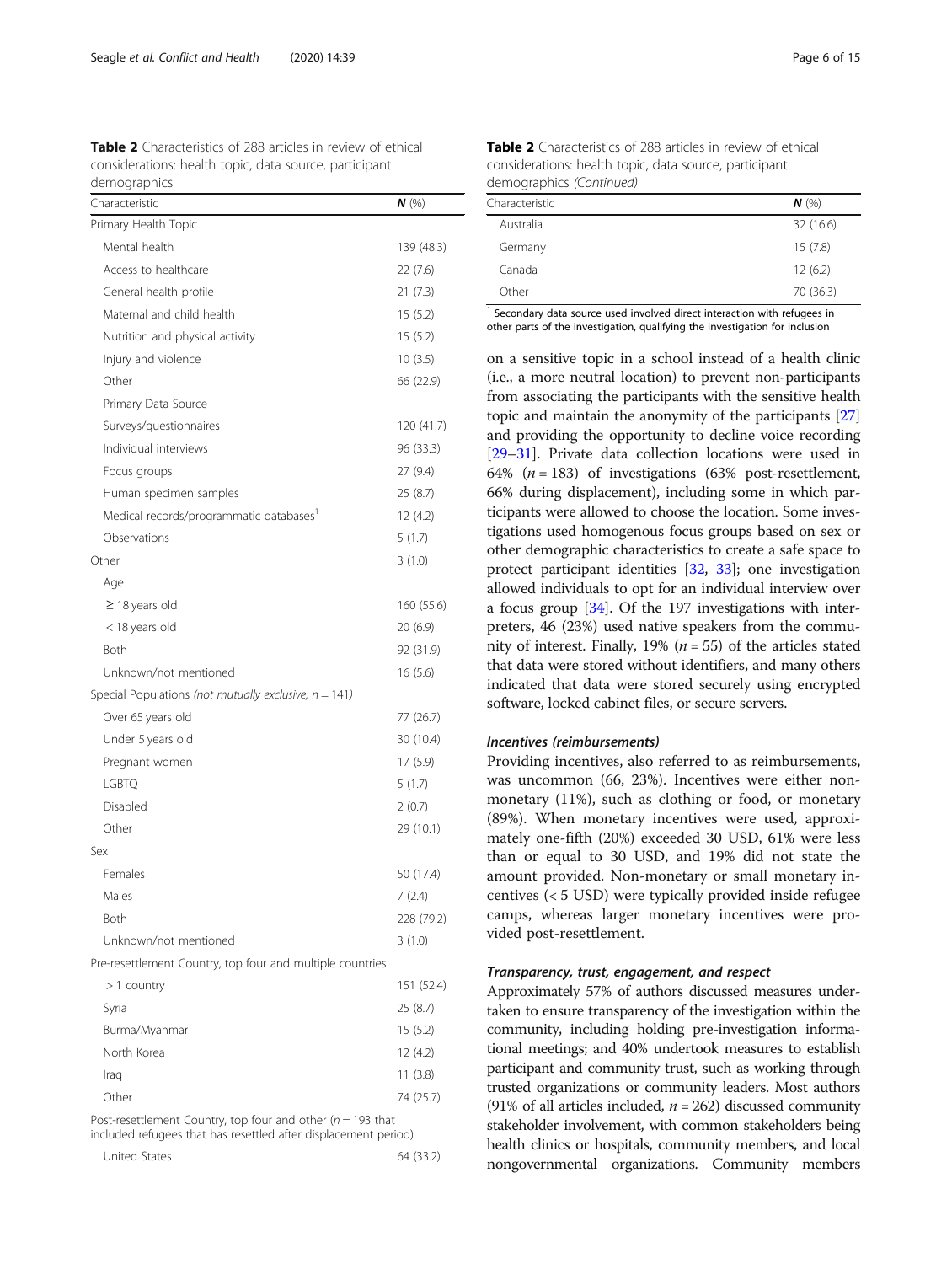<span id="page-6-0"></span>

|                       | Table 3 Ethics considerations: ethics review, consent, risk |  |  |
|-----------------------|-------------------------------------------------------------|--|--|
| minimization, privacy |                                                             |  |  |

| <b>Ethical Consideration</b>                                                             | $N$ (%)    |
|------------------------------------------------------------------------------------------|------------|
| <b>Ethics Review</b>                                                                     |            |
| Yes                                                                                      | 271 (94.1) |
| No <sup>1</sup>                                                                          | 2(0.7)     |
| Unknown/not mentioned <sup>2</sup>                                                       | 15(5.2)    |
| Type of Investigators <sup>3</sup>                                                       |            |
| $\geq$ 1 internal investigator(s) (from country<br>of investigation) <sup>4</sup>        | 264 (91.7) |
| Only external investigators (not from country<br>of investigation) <sup>5</sup>          | 24 (8.3)   |
| Location of Ethics Review, if all investigators from<br>a different country ( $n = 23$ ) |            |
| <b>External Review</b>                                                                   | 7 (30.4)   |
| Internal Review                                                                          | 4 (17.4)   |
| Both                                                                                     | 11(47.8)   |
| Unknown/not mentioned                                                                    | 1(4.3)     |
| Review of Protocol by Refugee(s)                                                         |            |
| Yes                                                                                      | 23 (8.0)   |
| Unknown/not mentioned                                                                    | 265 (92)   |
| Consent Obtained                                                                         |            |
| Yes                                                                                      | 249 (86.5) |
| No <sup>6</sup>                                                                          | 2(0.7)     |
| Unknown/not mentioned                                                                    | 37 (12.8)  |
| Format of Consent ( $n = 249$ )                                                          |            |
| Written                                                                                  | 116 (46.6) |
| Verbal                                                                                   | 38 (15.3)  |
| Both                                                                                     | 27 (10.8)  |
| Unknown/not mentioned                                                                    | 68 (27.3)  |
| Reiterative Consent ( $n = 249$ )                                                        |            |
| Yes                                                                                      | 17(6.8)    |
| Unknown/not mentioned                                                                    | 232 (93.2) |
| Translation of Consent ( $n = 249$ )                                                     |            |
| Yes                                                                                      | 162 (65.1) |
| Unknown/not mentioned                                                                    | 87 (34.9)  |
| Minimization of Risks, mentioned                                                         |            |
| Mentioned                                                                                | 216 (75.0) |
| Unknown/not mentioned                                                                    | 72 (25.0)  |
| Risk Minimization (not mutually exclusive, $n = 216$ )                                   |            |
| Cultural sensitivity (interviewers' demographics matched)                                | 78 (36.1)  |
| Provided trainings for investigators                                                     | 61 (28.2)  |
| Doctor/counselor present, or provided referrals                                          | 33 (15.3)  |
| Piloted investigation, protocol reviewed<br>by doctor, etc.                              | 25 (11.6)  |
| Other                                                                                    | 109 (50.5) |
| Unknown/not mentioned                                                                    | 72 (25.0)  |
| Privacy Measures Undertaken                                                              |            |

| <b>Table 3</b> Ethics considerations: ethics review, consent, risk |  |
|--------------------------------------------------------------------|--|
| minimization, privacy (Continued)                                  |  |

| <b>Ethical Consideration</b>                              | N(%)       |
|-----------------------------------------------------------|------------|
| Mentioned                                                 | 143 (49.7) |
| Unknown/not mentioned                                     | 145 (50.3) |
| Location of Data Collection                               |            |
| Private                                                   | 183 (63.5) |
| Public                                                    | 24 (8.3)   |
| Unknown/not mentioned                                     | 81 (28.1)  |
| Data Stored as Deidentified                               |            |
| Yes                                                       | 55 (19.1)  |
| Unknown/not mentioned                                     | 233 (80.9) |
| Collection of Identifiable Information                    |            |
| Yes                                                       | 66 (22.9)  |
| No                                                        | 47 (16.3)  |
| Unknown/not mentioned                                     | 175 (60.8) |
| Use of an Interpreter                                     |            |
| Yes                                                       | 191 (66.3) |
| Sometimes/when available                                  | 6(2.1)     |
| Nο                                                        | 15(5.2)    |
| Unknown/not mentioned                                     | 76 (26.4)  |
| Source of Interpreter ( $n = 197$ )                       |            |
| Native speakers, from community                           | 46 (23.4)  |
| Native speakers, from another community                   | 19 (9.6)   |
| Native speakers, unspecified community                    | 17(8.6)    |
| Non-native speakers                                       | 6(3.0)     |
| Unknown/not mentioned                                     | 109 (55.3) |
| Digital/Audio Recording of Any Portion of Data Collection |            |
| Yes                                                       | 78 (27.1)  |
| No                                                        | 57 (19.8)  |
| Unknown/not mentioned                                     | 153 (53.1) |

 $\frac{1}{1}$  No ethics reviews: (1) audit that did not meet the criteria for an ethics review, (2) an ethics review was not required/sought for student thesis [15, 16]  $2$  Two of the unknown ethics reviews could have received an ethics review: (1) stated approval by hospital administration, (2) stated that prior study with same sample population had an ethics review [[17](#page-13-0), [18\]](#page-13-0)  $^3$  Using the list of authors

 $4$  248 (94%) mentioned an ethics review, 14 (5%) unknown, 2 (1%) no review

 $5$  23 (96%) mentioned an ethics review, 1 (4%) unknown

 $6$  Two investigations stated "no" consent was obtained, citing routine

screening/clinical care and quality improvement as justifications [[19](#page-14-0), [20\]](#page-14-0)

helped to recruit participants in 50% ( $n = 145$ ) of the investigations. Cultural perspectives were considered in 42%  $(n = 121)$  of the investigations and included gender and religious norms such as matching the gender of the interviewer and/or interpreter to that of the participant, as well as ensuring homogenous focus groups (e.g., all female).

# Post-investigation support

After the investigations, 9% ( $n = 25$ ) of all of the 288 articles included presented results to participants,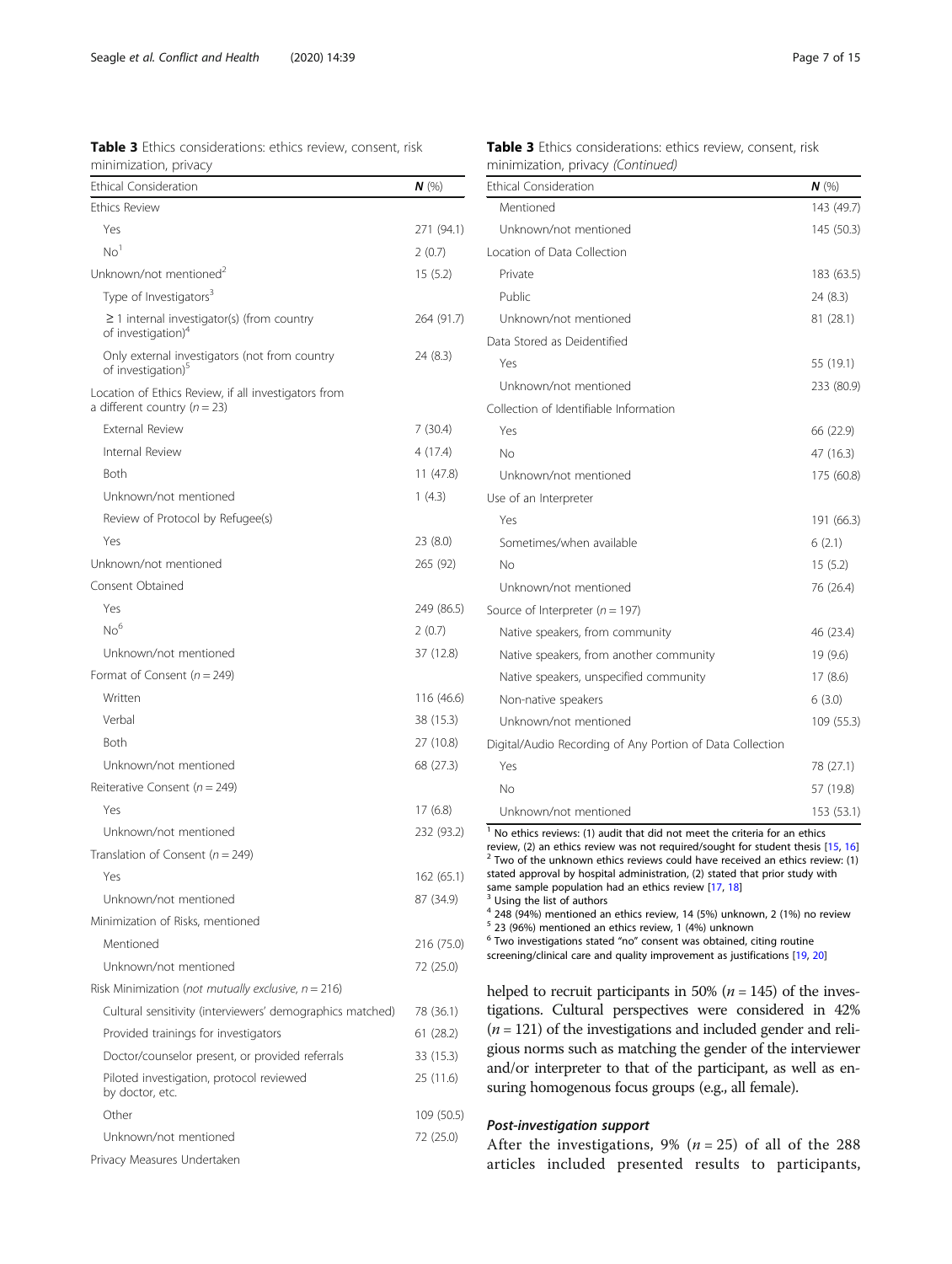| CONSIDERATIONS, INTELLITIVE USE,<br>transparency, benefits, results sharing |            |
|-----------------------------------------------------------------------------|------------|
| <b>Ethical Consideration</b>                                                | N(% )      |
| Use of Incentives                                                           |            |
| Yes                                                                         | 66 (22.9)  |
| Unknown/not mentioned                                                       | 222 (77.1) |
| Investigator(s) Transparency'                                               |            |
| Mentioned                                                                   | 166 (57.6) |
| Unknown/not mentioned                                                       | 122 (42.4) |
| Establishment of Trust by Investigators <sup>2</sup>                        |            |
| Yes                                                                         | 114 (39.6) |
| Unknown/not mentioned                                                       | 174 (60.4) |
| Stakeholder Engagement (not mutually exclusive, $n = 262$ ) <sup>3</sup>    |            |
| Health clinics/hospitals                                                    | 110 (38.2) |
| Community members                                                           | 88 (30.6)  |
| Local nonprofit/nongovernmental organization                                | 71 (24.7)  |
| Community leaders/elders                                                    | 43 (14.9)  |
| National government                                                         | 29 (10.1)  |
| Local government                                                            | 22 (7.6)   |
| Local private business                                                      | 6(2.1)     |
| Other                                                                       | 28 (9.7)   |
| Unknown/not mentioned                                                       | 26 (9.0)   |
| Community Assisted with Recruitment                                         |            |
| Yes                                                                         | 145 (50.4) |
| Unknown/not mentioned                                                       | 143 (49.6) |
| Cultural Practices Considered (not mutually exclusive, n = 121)             |            |
| Gender norms                                                                | 49 (17.0)  |
| Permission to conduct                                                       | 22 (7.6)   |
| Social hierarchy/order                                                      | 23 (8.0)   |
| Age hierarchy                                                               | 9 (3.1)    |
| Religious norms                                                             | 10(3.5)    |
| Other                                                                       | 41 (14.2)  |
| Unknown/not mentioned                                                       | 167 (58.0) |
| Results Presented to Participants                                           |            |
| Yes                                                                         | 25 (8.7)   |
| Unknown/not mentioned                                                       | 263 (91.3) |
| Results Presented to Community                                              |            |
| Yes                                                                         | 9(3.1)     |
| Unknown/not mentioned                                                       | 279 (96.9) |
| Social Justice/Health Equity Considered                                     |            |
| Mentioned                                                                   | 60 (20.8)  |
| Unknown/not mentioned                                                       | 228 (79.2) |
| Community Empowerment                                                       |            |
| Trainings                                                                   | 21 (7.3)   |

Community education 20 (6.9) Resources provided 12 (4.2)

<span id="page-7-0"></span>Table 4 Ethical considerations: incentive use, establishing trust,

| <b>Table 4</b> Ethical considerations: incentive use, establishing trust, |  |
|---------------------------------------------------------------------------|--|
| transparency, benefits, results sharing (Continued)                       |  |

| <b>Ethical Consideration</b>                               | N(%)       |
|------------------------------------------------------------|------------|
| Provided a voice                                           | 2(0.7)     |
| Unknown/not mentioned                                      | 233 (80.9) |
| Intervention Provided to Larger Community ( $n = 39$ )     |            |
| Yes                                                        | 5(12.8)    |
| Unknown/not mentioned                                      | 34 (87.2)  |
| Support of Intervention Post-investigation                 |            |
| Yes                                                        | 35 (12.2)  |
| Unknown/not mentioned                                      | 253 (87.8) |
| Community Provided with Resources to Continue Intervention |            |
| Yes                                                        | 11(3.8)    |
| Unknown/not mentioned                                      | 277 (96.2) |

<sup>1</sup> Of those who mentioned transparency (not mutually exclusive): 58 (41.1%) held pre-investigation meetings, 54 (38.3%) ensured translation of consent/ materials, 50 (35.5%) explicitly explained participation was voluntary  $2$  Of those who mentioned establishing trust (not mutually exclusive): 67 (58.8%) worked through community partners, 23 (20.2%) built relationships with community before investigation, 20 (17.5%) took actions to respect cultural norms

<sup>3</sup> Type of stakeholder engagement: 144 (50.0%) recruitment, 36 (12.5%) data collection, 25 (8.7%) funding, 7 (2.4%) investigation design, 103 (35.8%) multiple of the previously mentioned types of engagement, 5 (1.7%) other forms of engagement

and 3%  $(n = 9)$  of all of the articles included presented results to the community. Approximately 13% mentioned post-investigation support to the participants or community (57% of these were postresettlement investigations), and 13% of the 39 interventional investigations provided the intervention to the wider community after the investigation concluded. Discussion of community empowerment was more common for investigations conducted during the displacement period (30%) than after formal resettlement (14%). Twenty-one (7%) investigations empowered the community through trainings for community workers (healthcare workers, refugees hired and trained for the investigation, etc.), and 20 (7%) investigations provided health education to the community. Concerns of health equity and social justice were addressed by some (e.g., providing counseling or treatment when needed even when treatment was not part of the investigation [\[35\]](#page-14-0), and providing vaccinations for all members in the community regardless of participation [\[36\]](#page-14-0)). Given the explorative nature of most of the investigations included, sustainability of interventions was limited after project completion, with many investigators bringing screening equipment or other supplies for use only during data collection. However, in at least one case, resources were available to continue health programs or provide interventions to participants or the community beyond the investigation [[37](#page-14-0)].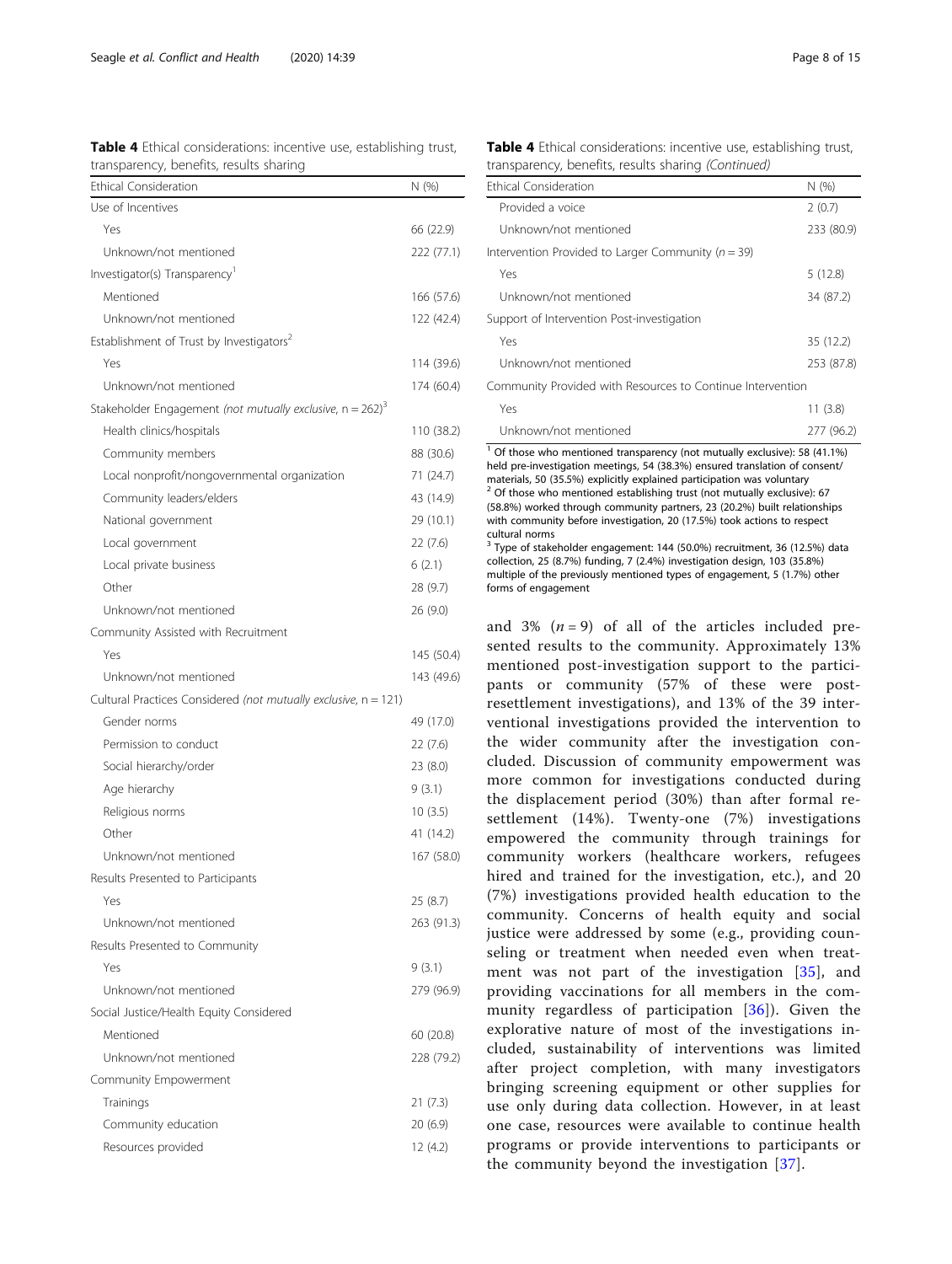# **Discussion**

Although relatively limited in scope, our analysis provided an opportunity to describe the application of research ethics principles in refugee settings cited within recently published articles. With the growing numbers of displaced populations worldwide and the ever-changing context for causes of displacement, there continues to be a need for conducting public health research among refugee populations by diverse groups including governments, academic institutions, and non-governmental organizations. This assessment sets the stage for a more in-depth and comprehensive look at ethics concepts and their applications.

From our assessment, we found that the extent to which ethics principles were reported varied greatly across the refugee health literature we examined. Our findings highlight the need for a current understanding of ethics and the application of ethics principles in refugee health investigations. Moreover, there is still likely room for improvements to the investigation and review processes regarding ethics within the field of refugee health research. Additionally, the refugee context changes over time, as does critical thinking on research best practices, highlighting the need to repeat such analyses periodically to ensure research practices as they relate to refugees evolve accordingly. Although our current analysis provides important information regarding the present context and circumstances of refugees, the implementation of ethics principles in refugee health research should be revisited along with the changing landscape.

For the purposes of our discussion, we divided the investigational process into three phases—pre-investigation, investigation, and post-investigation—to discuss ethical challenges and potential best practices the investigator can undertake. However, many of these considerations span the full investigation process. We acknowledge best practices will vary by context, setting, and investigation characteristics. A summary of these proposed best practices described can be found in Table 5.

#### Pre-investigation phase

To ensure investigations are conducted with respect for and protection of the participating individuals and community from the onset, ethical considerations should be at the forefront throughout the pre-investigation phase, during which questions are refined and methodological details are decided (e.g., location of investigation, content and logistics of consent, appropriate ethical and community approvals, mechanisms for recruitment of participants).

Early community and stakeholder engagement is critical during the pre-investigation phase. Such engagement can help to bridge cultural differences and establish trust within the community, as well as provide an outlet for the community to voice their concerns and thoughts [\[9](#page-13-0), [38\]](#page-14-0). For instance, this engagement can take the form of a formal community needs assessment or informal community-wide meetings to identify the type(s) of services needed or the benefits and risks of a specific

Table 5 List of some potential best practices<sup>1</sup> to consider when conducting health-related investigation within refugee populations<sup>2</sup>

| Pre-investigation Phase                                                                                                                                                                                                                                                                                                                                                                                                                                                                                                                                                                                                                                                                                                                                                                                                                   | Investigation Phase                                                                                                                                                                                                                                                                                                                                                                                                                                                                                                                                                                                                                                                                                                                                                                                                                                                                                                                                                                                                                                                                                            | Post-investigation Phase                                                                                                                                                                                                                                                                                                                                                                                                                                                                                                                                                                                          |  |
|-------------------------------------------------------------------------------------------------------------------------------------------------------------------------------------------------------------------------------------------------------------------------------------------------------------------------------------------------------------------------------------------------------------------------------------------------------------------------------------------------------------------------------------------------------------------------------------------------------------------------------------------------------------------------------------------------------------------------------------------------------------------------------------------------------------------------------------------|----------------------------------------------------------------------------------------------------------------------------------------------------------------------------------------------------------------------------------------------------------------------------------------------------------------------------------------------------------------------------------------------------------------------------------------------------------------------------------------------------------------------------------------------------------------------------------------------------------------------------------------------------------------------------------------------------------------------------------------------------------------------------------------------------------------------------------------------------------------------------------------------------------------------------------------------------------------------------------------------------------------------------------------------------------------------------------------------------------------|-------------------------------------------------------------------------------------------------------------------------------------------------------------------------------------------------------------------------------------------------------------------------------------------------------------------------------------------------------------------------------------------------------------------------------------------------------------------------------------------------------------------------------------------------------------------------------------------------------------------|--|
| Ensure early engagement with key community leaders, stakeholders, and overall community (pre-investigation meetings, etc.)<br>to ensure transparency and trust; and continue throughout investigation                                                                                                                                                                                                                                                                                                                                                                                                                                                                                                                                                                                                                                     |                                                                                                                                                                                                                                                                                                                                                                                                                                                                                                                                                                                                                                                                                                                                                                                                                                                                                                                                                                                                                                                                                                                |                                                                                                                                                                                                                                                                                                                                                                                                                                                                                                                                                                                                                   |  |
| Conduct a pilot investigation to allow key<br>community members to provide feedback on<br>sensitive questions and implementation strategies<br>Ensure review of protocol by an ethics committee in<br>the countries of both the investigator(s) and the<br>investigation, and by members of the refugee<br>community, to minimize risks<br>Address potential power imbalances that may affect<br>the investigation or who is represented<br>Prevent over-researching by searching literature be-<br>fore investigating<br>Train investigators (e.g., in cultural competency)<br>Differentiate investigation activities from social<br>services<br>Inform community members on the purpose of the<br>investigation<br>Give a voice to the community and key stakeholders<br>to comment on the potential investigation and ask<br>questions | - Ensure a private location for data collection (hard<br>to find in refugee camps)<br>- Carefully consider the risks to privacy when using<br>interpreters from the community, and consider<br>hiring interpreters from outside the community<br>- Carefully consider the risks to privacy when<br>conducting focus groups (consider separating by<br>gender, age, or religion if appropriate)<br>- If an incentive is used, place its value in context<br>- Consider iterative consent<br>- Minimize risks and harm (e.g., ensure a doctor/<br>counselor is available in the event of physical or<br>psychological distress)<br>- Educate individuals on their rights as potential<br>participants before they provide their consent<br>- Ensure participation does not interfere with access<br>to services<br>- Ensure informed consent procedure is sensitive to<br>cultural practices and norms, and practical for<br>populations that have low literacy or little<br>understanding of the investigation process<br>- Present preliminary results to stakeholders to<br>improve interpretation of results | - Present final results to both<br>participants and their community<br>- If an intervention is provided<br>engage with the community and<br>stakeholders to ensure its<br>sustainability<br>- Provide community members with<br>job skills to be used post-<br>investigation<br>- Empower community health<br>workers through trainings<br>- Provide continued and sustainable<br>health educational classes for the<br>community<br>- Allow participants and community<br>members to comment on the<br>results<br>- Identify ways to provide immediate<br>benefits in addition to long-term,<br>sustainable ones |  |

 $^1$  Best practices, and the weight awarded to each practice, should and will vary by context, setting, and investigation characteristics; not an exhaustive list  $^2$  And to consider discussing these considerations in pub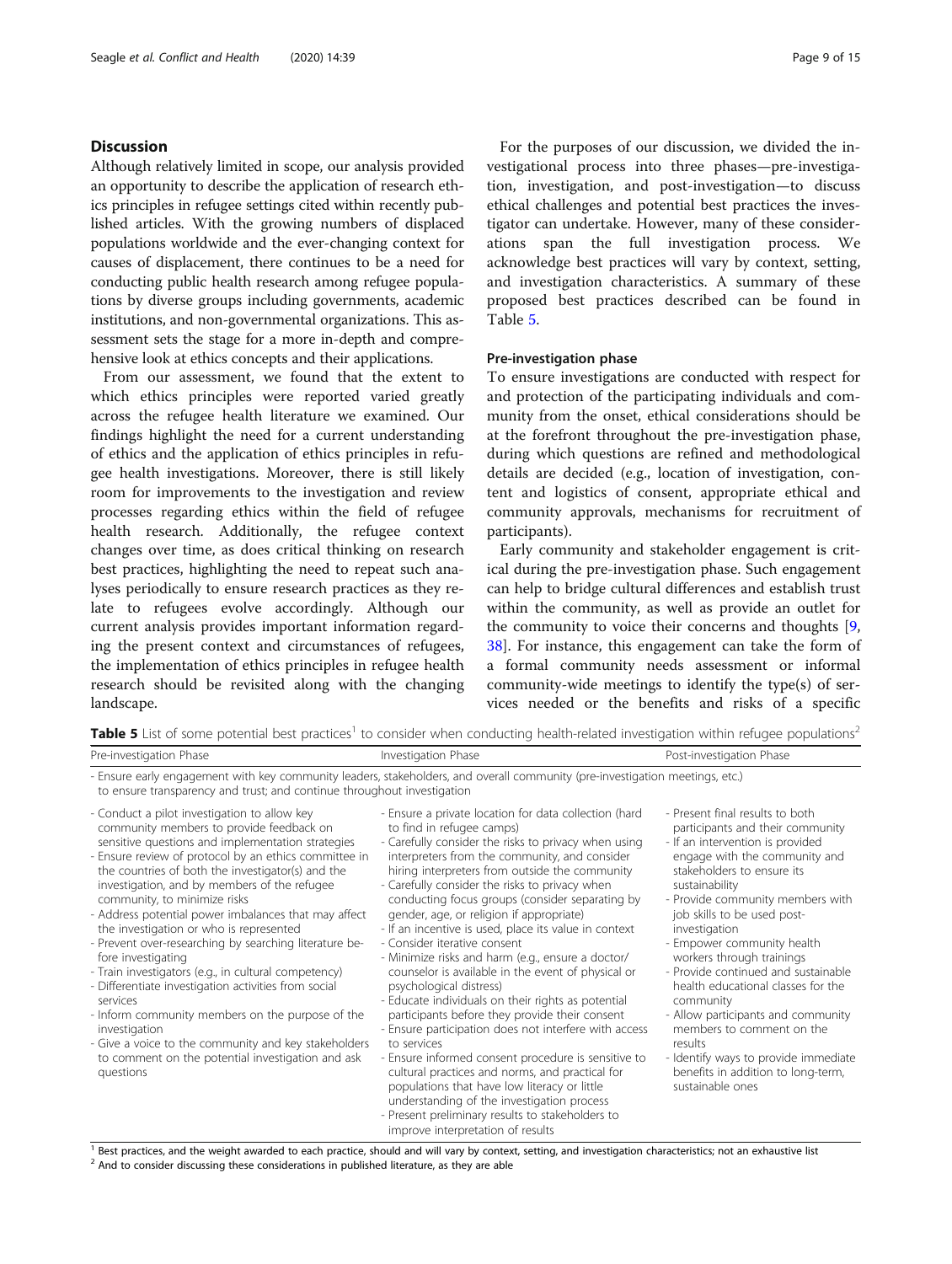project or intervention. Pre-investigation meetings also enable investigators to fully communicate to community members how and why an investigation is being conducted, and the potential benefits for the community. Feedback from the community through key informant interviews or focus groups can also shape investigation protocols and procedures to add cultural competence. For example, the content and format of consent can meet participants' information needs, or location of interviews can show respect for the community [[9\]](#page-13-0). Transparency during this phase can address concerns regarding the impact on the community and answer questions for those unfamiliar with the investigational process [\[6\]](#page-13-0). Transparency and open communication with the community also ensure the investigation addresses information gaps in addition to the priorities and interests of the investigator [\[11\]](#page-13-0).

Furthermore, in conflict settings where investigators need security guards, community engagement is particularly important to address potential power imbalances. For instance, in some cases, armed guards or other authority figures may accompany investigators to ensure their safety. Such non-routine security measures can unintentionally produce undue fear and the perception of coercion, particularly among refugees previously mistreated by authority figures. Therefore, prior community engagement may be needed to establish trust and ameliorate these feelings [\[5](#page-13-0), [39](#page-14-0)].

Additionally, during community engagement and project development, investigators should (a) clearly differentiate investigational activities from provision of social services or humanitarian aid, or processes required for resettlement and (b) ensure that participation does not affect provision of services (e.g., by scheduling interviews outside ration distribution hours, or ensuring the investigation does not take medical personnel away from routine duties) [\[6,](#page-13-0) [11](#page-13-0), [13\]](#page-13-0). Investigations differ from service provision in that the success of an intervention used in an investigation is still unproven. Additionally, often only a small portion of the eligible population is recruited to participate in an investigation. Yet for those unfamiliar with investigations, these distinctions can be confusing and appear unfair, as when only a small portion of the population receives investigational hygiene products or nutritional supplements. It is also essential that participant recruitment and selection strategies are unbiased to ensure all eligible individuals or groups have an equal opportunity to participate. When some people are excluded, transparency is needed to adequately explain this differentiation to the entire community, and to convey that the goal of the analysis is to provide a benefit for everyone in the future [[11](#page-13-0), [40](#page-14-0)].

Overall best practices for community engagement include pre-investigation meetings with community leaders and members [[6\]](#page-13-0). Such leaders can often be identified through UNHCR and nongovernmental organizations in the refugee camp or community where the investigation is to be held. However, investigators must anticipate that the power hierarchy within the refugee population might unduly influence potential participants or predetermine which individuals or groups have access to the research, and take steps to minimize such influences [\[7,](#page-13-0) [41\]](#page-14-0). It is also important to note that although community engagement is initiated pre-investigation, significant benefit comes from its continuation throughout the investigation.

Another key step during the pre-investigation phase is an ethics review of the investigation protocol. It was promising to see that the majority of investigations mentioned review by a formal ethics committee; however, not all discussed completion of this review in both the investigators' home country and the country where the investigation took place. Some investigators' ethnic and cultural backgrounds differed from those of the participants, setting the stage for potential clashes between cultural, gender, or religious norms [[42\]](#page-14-0). An ethics review within the country of investigation helps to ensure methodologies align with community practices. It also minimizes risks not often identified by an ethics committee unfamiliar with the local culture [[38,](#page-14-0) [43\]](#page-14-0).

However, even ethics committee members inside the country of investigation may be unfamiliar with refugee needs, circumstances, and vulnerabilities and therefore not fully able to represent the interests of refugees displaced from another country. Thus additional review by members of the refugee community in which the investigation is occurring may prove most insightful. Few articles mentioned the presence of a refugee on the committee or review of the protocol by refugees. Such reviewers are often better positioned to weigh the risks and judge the value of the investigation and determine the cultural feasibility and appropriateness of the methods [[13](#page-13-0)]. These reviewers may also play the role of ethics committees in locations that lack official ethics committees, such as conflict settings.

Finally, investigators should carefully consider the need for and utility of their investigation before initiation to prevent overburdening refugees with similar or repetitive investigations, often referred to as "overresearching" [[3,](#page-13-0) [6](#page-13-0), [7,](#page-13-0) [38](#page-14-0)]. In our review, we were unable to assess the degree to which investigators strove to prevent over-researching. The risks of over-researching are particularly relevant in mental health investigations, which may pose a risk of re-traumatization. All investigations should have both practical and actionable outcomes that would not be possible without the investigation [[6,](#page-13-0) [13\]](#page-13-0). Best practices to prevent overresearching might include thorough literature reviews and consultations with experts in the subject area to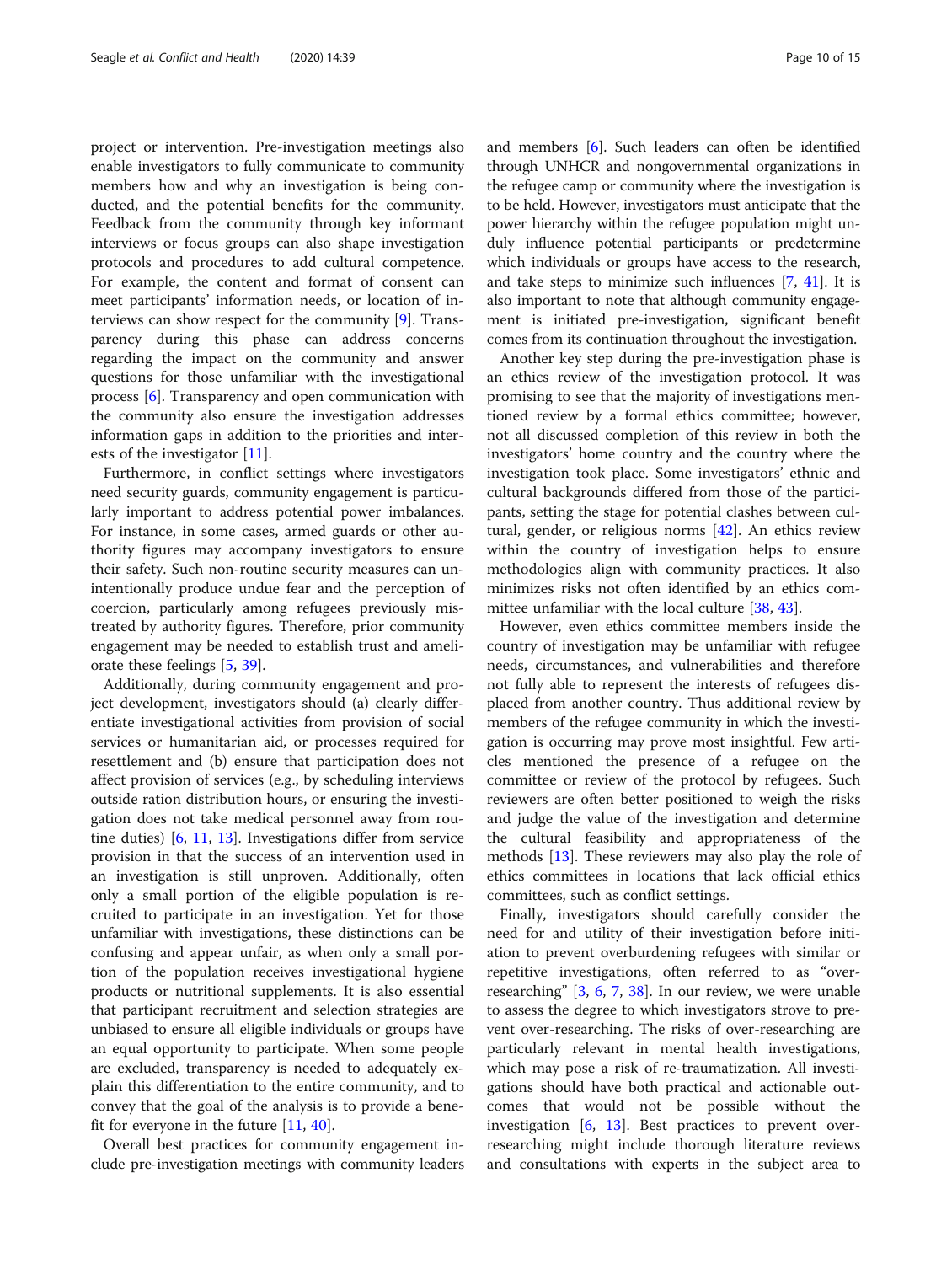understand whether a proposed investigation is truly necessary to develop effective interventions. Another could be stricter requirements by ethics review committees that investigators demonstrate that their proposed investigations are truly warranted and meet the "reasonable person standard," which requires investigators to assess the need for a particular investigation to avoid duplication and excess burden  $[44, 45]$  $[44, 45]$  $[44, 45]$  $[44, 45]$  $[44, 45]$ . The timing of the investigation may also affect the degree of burden on the target population. For instance, resettled refugees may feel less burdened by investigations because many of their acute needs have been addressed, while those not yet resettled may be more vulnerable. Overall, the investigation's impact should be carefully considered to ensure the findings can effectively benefit the population; and especially in emergency response settings, new investigations should be initiated only when necessary data cannot be obtained in other ways [\[11](#page-13-0)].

### Investigation phase

Ensuring ethical implementation during the investigation encompasses the overarching principles of minimizing stigma and other harm, ensuring privacy and respect, and preventing undue influence or coercion. A majority of the investigations in our analysis ensured a private location for data collection, with some investigations only collecting de-identified data or choosing individual interviews over focus groups (although held in private locations, the latter are not truly private) [[7,](#page-13-0) [38](#page-14-0)]. Nonetheless, finding a private location can be challenging in refugee camps, and even if the information shared by participants is kept private, it may be difficult to keep participants' names confidential. Participation may involve disclosing characteristics that could increase risks of stigma or place an individual in danger if revealed to other community members (e.g., rape, sexual identity, mental illness, sexually transmitted infections) [[5,](#page-13-0) [7](#page-13-0)]. Additionally, many of the articles included in our analysis mentioned the use of interpreters from the community, which can also affect privacy. Although at the surface level these individuals appear to be the most appropriate cultural brokers, they can also (a) bias the results in that, fearing stigma, the participant declines to share information, or, potentially worse, (b) spread sensitive and private information disclosed by the participant into the community [\[5,](#page-13-0) [38,](#page-14-0) [39](#page-14-0)]. To mitigate these risks, one could seek community input to assess the acceptability of using interpreters (which could vary by health topic and setting) from the community, and if deemed unacceptable, hire bilingual individuals from outside the community when possible. Ultimately, strict privacy and confidentiality measures help to prevent further emotional or physical harm. As in the pre-investigation phase, cultural practices should be considered when

choosing methods for ensuring privacy and confidentiality [[38\]](#page-14-0). If focus groups are considered necessary for sensitive investigations, optimal standards could include separating the groups by gender, age, religion, or other factors, if deemed appropriate [\[9](#page-13-0), [13](#page-13-0), [38](#page-14-0), [39](#page-14-0)].

Investigators also need to be knowledgeable about the refugee experience to prevent undue influence [[5\]](#page-13-0). For instance, in our review, incentive type and value ranged greatly. Use of incentives needs to be placed in context to understand the amount of influence they may have. Five USD inside a refugee camp in Uganda, for instance, can have a drastically higher value than the same incentive provided after resettlement in the United States. Additionally, if implemented inappropriately, incentives can contribute to inequality between participants and non-participants. Engagement with community leaders, local nongovernmental organizations, or other refugee health experts may help in establishing whether incentives have appropriate values or whether they should be offered at all.

The complexities surrounding meaningful informed consent also require attention [\[5](#page-13-0), [38\]](#page-14-0). Many refugees have never participated in investigations before and may not understand the concept of research or the investigation process [\[13](#page-13-0)]. For example, in a previous assessment of refugee knowledge around scientific investigations, less than half (44%) of refugee respondents correctly answered "false" when asked whether "once somebody starts participating they are not allowed to quit" [\[46](#page-14-0)]. Although this percentage may have been influenced by communication barriers, it indicates that informed consent may not always be communicated effectively to refugee participants.

Our review of the literature reveals promising adherence to basic ethics principles for obtaining consent, a cornerstone to protecting participants' autonomy in all public health and biomedical investigations [[47\]](#page-14-0). However, one should also consider the format and type of consent to ensure complete understanding and respect. Most of the investigations we reviewed obtained written consent, but not all addressed language barriers, literacy levels, languages that do not have a true written form, and cultural normalcy (e.g., in some cultures, verbal consent holds a higher value) [\[13](#page-13-0)]. Translation of consent into the language the participant prefers may minimize misinterpretations. Additionally, although written consent remains the norm, it can prove challenging in refugee investigations. Options for non-written consent may include verbal consent, audio or video-recorded consent, or witnessed consent (a witness signs) [\[48\]](#page-14-0). Innovative methods such as videos, illustrations, or other visual aids to help explain and obtain consent may also prove useful [[48\]](#page-14-0). Few articles mentioned the use of iterative consent, a process by which individuals consent at each phase of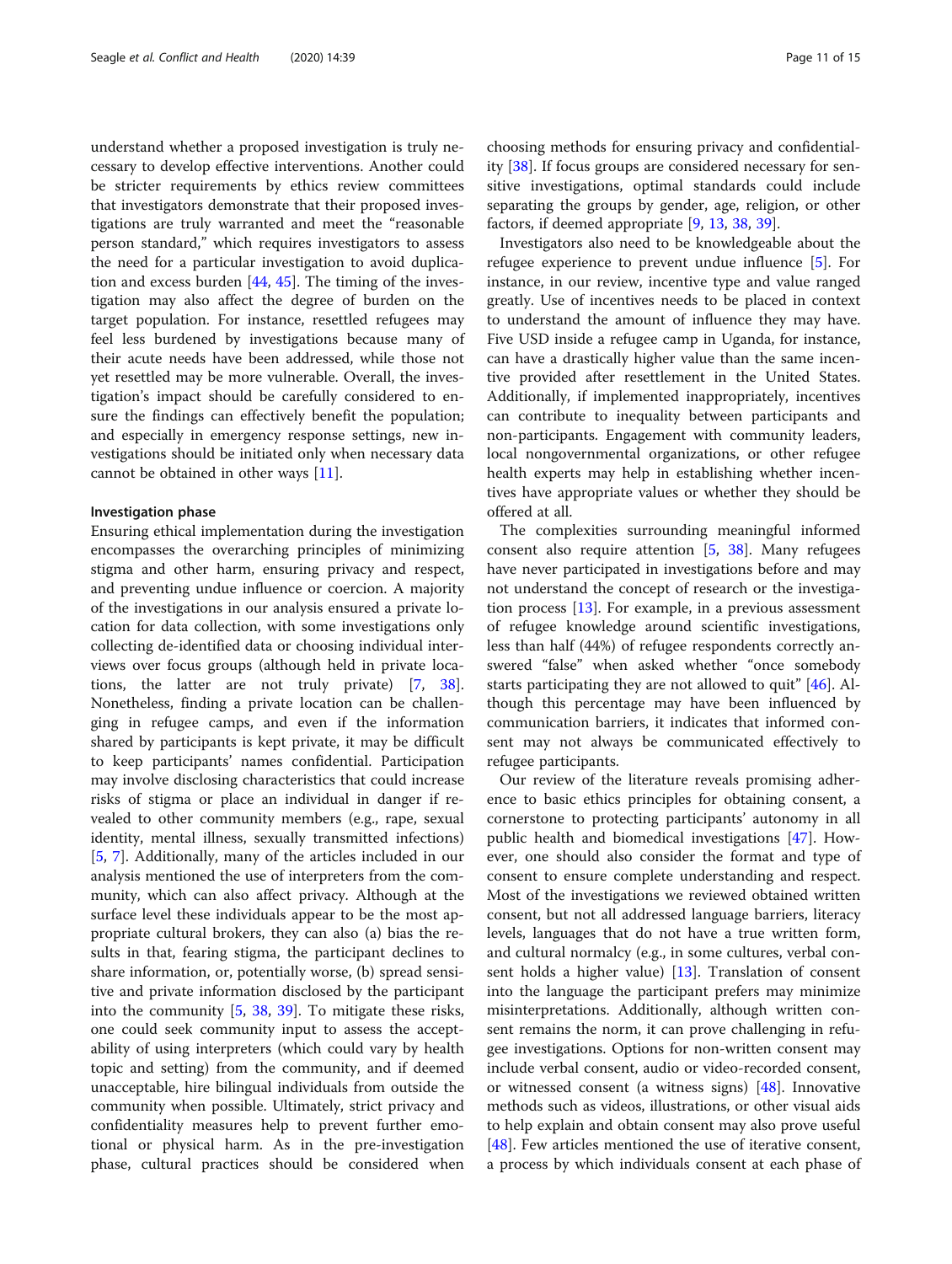the investigation. Such iterations remind refugees about the research procedures and that their participation is voluntary, which can help reduce feelings of pressure to complete the investigation [[5\]](#page-13-0). Additionally, in the event that human biologic specimens are collected, ownership of these specimens should be discussed with respect for cultural and religious beliefs about the human body during the consent process. Ultimately, informed consent must be sensitive to cultural practices and norms, as well as practical for populations that have low literacy rates or limited understanding of the research and investigation process to help ensure true autonomy  $[3, 6]$  $[3, 6]$  $[3, 6]$  $[3, 6]$ .

#### Post-investigation phase

Finally, although often overlooked, the application of ethical practices should not cease after the investigation has ended. Few articles discussed ethical considerations for this phase of investigations, but such considerations are not always reported in published articles and can occur after publication. Nonetheless, post-investigation activities include aspects of social justice and health equity that should not be ignored [\[40,](#page-14-0) [49\]](#page-14-0). Best practices post-investigation may include empowering community health workers through trainings during or after the investigation; employing local refugees to help with the investigation, thereby providing them with job skills that will be useful post-investigation (this would often happen in the pre-investigation stage with the benefits extending into post-investigation); providing the means to sustain health education classes for the community; and providing resources to continue an effective intervention (or if applicable, providing the intervention to the wider community)  $[6, 40, 50]$  $[6, 40, 50]$  $[6, 40, 50]$  $[6, 40, 50]$  $[6, 40, 50]$  $[6, 40, 50]$  $[6, 40, 50]$ . Given the transient nature of refugee populations, the timing of such reciprocity is key. Sometimes participants move before investigation results are translated into permanent interventions; therefore, investigators should identify ways to provide immediate benefits to participants who may not see the investigation's long-term impact [\[7](#page-13-0), [49\]](#page-14-0). Lastly, it is important to consider ensuring "reasonable availability" of an intervention that is demonstrated to be effective (i.e., ensuring the intervention is available free or at a reasonable cost to the community in which it was tested) [[50](#page-14-0)].

Transparency after the analysis is also key and includes presenting the findings to both the participants and the wider refugee community [\[50\]](#page-14-0). Power imbalances can be addressed here by allowing individuals to comment on the results and their interpretation rather than merely hear the investigators' final framework or conclusions [[6\]](#page-13-0). This, as well as other best practices outlined above, follow the community-based participatory research approach (an approach that collaboratively includes all parties involved throughout the research process, acknowledging that each party brings unique strengths and perspectives) [\[51\]](#page-14-0).

Ultimately, many of the basic principles discussed above should also be applied in non-refugee public health investigations. Nonetheless, refugees as a population have unique vulnerabilities that warrant a greater level of diligence in avoiding research-related harm. For instance, refugees often differ from non-refugees in the degree of political protections or types of social services offered to them. Therefore, the manner in which these principles are applied, and the emphasis given to certain principles, should be specific to the refugees' individual circumstances. The addition of requirements by funding agencies and journals to outline and document procedures used may also help to ensure adherence to ethical guidelines.

#### Limitations

Our analysis was subject to several limitations. Given that not all journals require publication of all ethics applications we assessed, and publication requirements (word count, structure, reporting of post-investigation activities, etc.) vary, ethics considerations may have been omitted from the published manuscripts. As our analysis only accounted for actions reported within the published literature, we acknowledge our results are likely an underestimation, particularly of post-investigation activities. Therefore, we have drawn conclusions only in regard to the procedures and protocols investigators reported, and argue for the importance of increased reporting of ethics applications. It is also important to acknowledge that differing approval processes between research and non-research investigations may have affected the application of ethical standards. Additionally, the use of only one publication database and the inclusion of only articles in English language may have limited the types of articles included (e.g., social science articles may have been excluded). Furthermore, restricting the time of publication to 2015 through 2018 prevented the ability to analyze how adherence to reported ethical protocols evolved or varied over time. The analysis was also restricted to those with the words "refugee" or "refugees" in the title, which may have excluded some articles that did not mention the study population in the title but would have otherwise met the inclusion criteria. Additionally, this analysis was specific to refugees and the search criteria excluded other migrant study populations, such as asylees (when the article was solely focused on non-refugee migrants; some articles included both refugees and other migrants, and these papers were included in the current analysis). Although many of the basic ethics principles examined in our analysis translate to other migrant populations, there are also differences in the regulatory processes of resettlement that makes these groups different and warrant a deeper assessment of ethics principles for different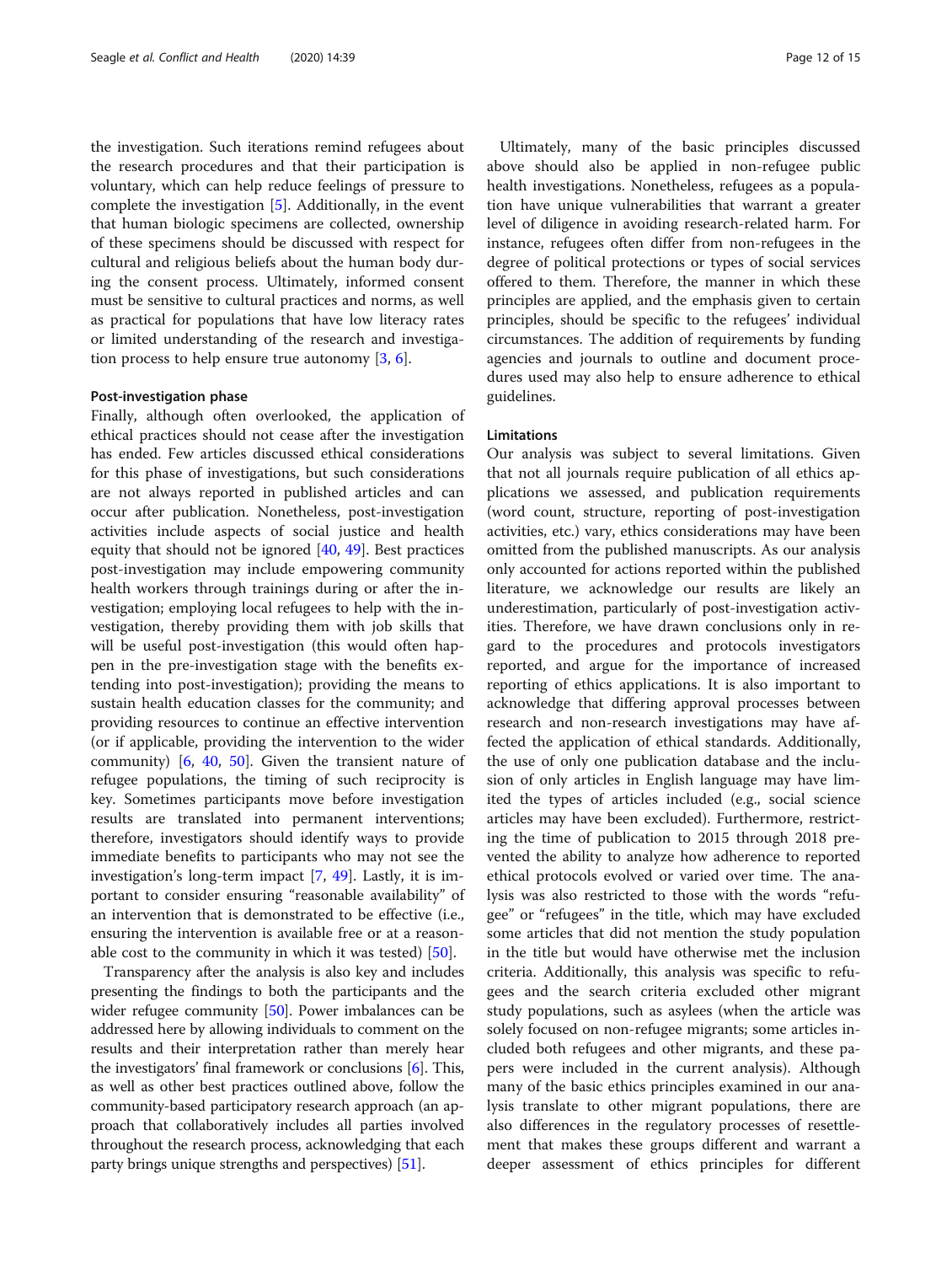migrant groups beyond the scope of this analysis. Future in-depth assessments should focus on these populations. Data collection errors might have been reduced if resources had been available to conduct a second review of all articles. However, given the high agreement rate on articles for which we did a second review, the number of data collection errors is likely low. Finally, due to the narrow scope of our analysis, we limited inclusion to primary data collections. Nonetheless, ethical dilemmas can arise in secondary data analyses. For instance, many government agencies and nongovernmental organizations collect program data intended for internal use that are later used by investigators. Such scenarios should be explored in future reviews.

#### Recommendations

Refugee investigations are needed. Investigators, in addition to maintaining the highest level of scientific integrity and rigor, have a duty to act ethically. The investigators' responsibility extends beyond securing an ethics committee approval, especially given that refugees are not always included as a "vulnerable population" (populations identified in need of enhanced protections), to ensuring protection of the welfare and dignity of participants (and documentation of that protection) [\[11](#page-13-0)]. For instance, the US human subjects research regulations (federal policy for protection of human research subjects, which defines the processes for ethics review and approval) does not include refugees as a vulnerable population [\[11\]](#page-13-0). Yet the field of ethics is dynamic, and often difficult to navigate. Ethics is far from an exact science, and emphasis on specific considerations and applications varies with population and setting. Our objective was to describe the breadth of application of ethics principles and identify possible gaps in their implementation, potentially stemming from the lack of a guiding research ethics framework in the field of refugee health.

There exists a need for an updated and comprehensive refugee-specific ethics framework to guide future investigations. This framework should include the basic principles found in both the Belmont Report and current public health frameworks, as well as other philosophies, including ethical guidance regarding underserved com-munities and ethics of community practice [\[11](#page-13-0), [49,](#page-14-0) [52](#page-14-0)– [54\]](#page-14-0). It would also require a degree of specificity to refugee populations that accounts for their heightened vulnerability and the characteristics that contribute to this vulnerability that make refugees unlike other individuals (e.g., limited political protections of stateless individuals, living conditions inside refugee camps, prior torture or trauma, economic instability, population mobility). Such a framework requires flexibility in order to remain applicable to the diversity in age, socioeconomic status, education level, and cultural practices among refugee

populations, meaning that the weight given to a particular principle can and often should vary by context [\[49](#page-14-0)]. For instance, privacy should be held to the highest of standards when interviewing LGBTQ youth in a refugee camp, where disclosure of sexual orientation could place the individual in danger; but privacy may not take priority when examining less-stigmatized topics [\[49](#page-14-0)]. An established framework that identifies innovative solutions to protect refugees while ensuring scientific validity would aid in improving future investigations. Furthermore, the principles outlined in the framework could provide guidance and context to assist ethics committee reviewers in assessing the ethical integrity of proposals, particularly for reviewers unfamiliar with refugee health.

The best practices we identified both in our literature review and in developing the methodology for our literature review may help lead to developing a framework. To provide a supporting structure for such a framework, we propose three key areas: engage, educate, and empower.

### Engage

Engage with stakeholders, community leaders, and community members before and throughout the investigation. This engagement helps to create trust, transparency, and collaboration. Additionally, early engagement with ethics committees helps to minimize risks of adverse outcomes.

# Educate

Educate investigators (interviewers, data collectors, analysts, etc.) on topics such as cultural competency and ethics. Educate community members on their rights as potential participants in the investigation before you ask for their consent. Ethics committee reviewers may also benefit from education to ensure they are aware of the complex vulnerabilities of refugee populations.

#### Empower

Empower participants by ensuring they understand that participation is voluntary. Empower the community post-investigation by presenting results at forums (where community members can comment), ensuring sustainability of an intervention that the community can assume ownership of, or providing classes or trainings.

# Conclusion

Overall, we found that ethics information is not always systematically reported in current published literature reporting on investigations involving refugees. Publications often did not document ethical considerations, and therefore, we encountered difficulties discerning which principles were followed. We did find two key points: (1) review of the investigation protocols by refugees themselves was reported infrequently (only 8%), and (2) postinvestigation support or engagement for both the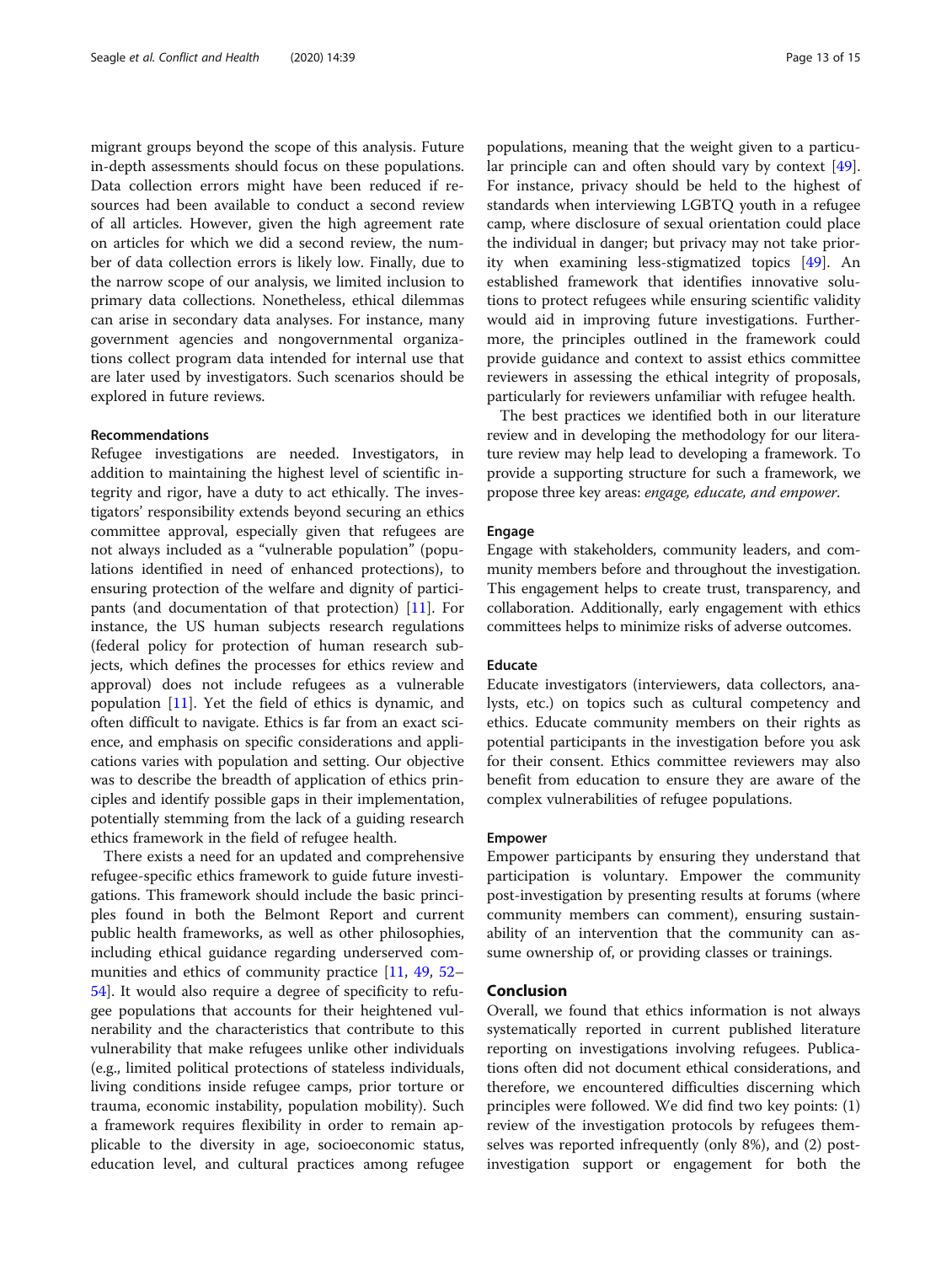<span id="page-13-0"></span>participants and their community was reported minimally (although the authors recognize the potential for omission of these in manuscripts submitted for publication, if not main focus of the investigation).

In conclusion, our analysis identified a number of complex ethical challenges in conducting refugee healthrelated investigations and found evidence of room for improvement in adherence to ethics principles and their documentation in resulting publications. Most importantly, we have described the unique characteristics of refugee populations that suggest a need for greater emphasis on particular ethics principles and warrant the development of a refugee-specific ethics framework to aid investigators in the field. Scientifically valid investigations with ethically collected data provide the foundation for policy and interventions, and therefore, investigators should make the fullest effort to ensure respect and safety for refugee participants and their communities.

# Supplementary information

Supplementary information accompanies this paper at [https://doi.org/10.](https://doi.org/10.1186/s13031-020-00283-z) [1186/s13031-020-00283-z.](https://doi.org/10.1186/s13031-020-00283-z)

Additional file 1. Articles included in review and additional characteristics. Additional file 1' includes the list of the 288 articles used in the review of ethical considerations in refugee health literature, additional characteristics of these 288 articles, and a list of the 64 variables abstracted from each article.

#### Abbreviations

UNHCR: UN Refugee Agency; LGBTQ: Lesbian, gay, bisexual, transgender, queer; USD: United States dollar

#### Authors' contributions

NM conceived the project idea. ES developed the tool for data collection, conducted data collection, conducted the analysis, and was a major contributor to writing the manuscript. AD, JW, and PS contributed to the refining of the data collection tool, data collection, and manuscript development/revision. NM, NC, DB, and LO contributed to the study design and development of the data abstraction tool, provided insights into final conclusions, contributed to manuscript development/revisions, and served as subject matter experts. The author(s) read and approved the final manuscript.

#### Authors' information

ES is supported via an appointment to the Applied Epidemiology Fellowship Program administered by the Council of State and Territorial Epidemiologists (CSTE) and funded by the Centers for Disease Control and Prevention (CDC) Cooperative Agreement Number 1U38OT000143-05.

#### Funding

This report was supported in part by an appointment (ES) to the Applied Epidemiology Fellowship Program administered by the Council of State and Territorial Epidemiologists (CSTE) and funded by the Centers for Disease Control and Prevention (CDC) Cooperative Agreement Number 1U38OT000143-05.

#### Availability of data and materials

The datasets used and/or analyzed during the current study are available from the corresponding author on reasonable request.

#### Ethics approval and consent to participate

Not applicable.

#### Consent for publication

All authors have provided consent for publication.

#### Competing interests

The authors declare that they have no competing interests.

#### Author details

<sup>1</sup> Division of Global Migration and Quarantine, Centers for Disease Control and Prevention, 1600 Clifton Road, MS EO3, Atlanta, GA 30333, USA. <sup>2</sup>CDC/ CSTE Applied Epidemiology Fellowship Program, Atlanta, Georgia, USA. <sup>3</sup>Oak Ridge Institute for Science and Education, Oak Ridge, Tennessee, USA. <sup>4</sup> Eagle Global Scientific, LLC, Atlanta, Georgia, USA. <sup>5</sup>Office of Scientific Integrity Office of Science, Centers for Disease Control and Prevention, Atlanta, GA, USA.

#### Received: 6 December 2019 Accepted: 2 June 2020 Published online: 20 June 2020

#### References

- 1. UNHCR. Global Trends Forced Displacement in 2018. 2018. [https://www.](https://www.unhcr.org/globaltrends2018/) [unhcr.org/globaltrends2018/](https://www.unhcr.org/globaltrends2018/). Accessed 19 April 2019.
- 2. Gabriel P, Kaczorowski J, Berry N. Recruitment of refugees for health research: a qualitative study to add refugees' perspectives. Int J Environ Res Public Health. 2017;14(2):125.
- 3. Ford N, Mills EJ, Zachariah R, Upshur R. Ethics of conducting research in conflict settings. Confl Health. 2009;3:7.
- 4. Leaning J. Ethics of research in refugee populations. Lancet. 2001;357(9266): 1432–3.
- 5. Mackenzie C, McDowell C, Pittaway E. Beyond 'do no harm': the challenge of constructing ethical relationships in refugee research. J Refug Stud. 2007; 20(2):299–319.
- 6. Tilbury F. Ethical dilemmas: principles and practice in research with African refugees. Monash Bioeth Rev. 2006;25(1):75–84.
- 7. Zwi AB, Grove NJ, MacKenzie C, Pittaway E, Zion D, Silove D, et al. Placing ethics in the Centre: negotiating new spaces for ethical research in conflict situations. Glob Public Health. 2006;1(3):264–77.
- 8. Seedat S, Pienaar WP, Williams D, Stein DJ. Ethics of research on survivors of trauma. Curr Psychiatry Rep. 2004;6(4):262–7.
- 9. Kavukcu N, Altintas KH. The challenges of the health care providers in refugee settings: a systematic review. Prehosp Disaster Med. 2019:1–9.
- 10. Barrett DH, Ortmann LW, Brown N, DeCausey BR, Saenz C, Dawson A. Public Health Research. In: D HB, L WO, Dawson A, Saenz C, Reis A, Bolan G, editors. Public health ethics: cases spanning the globe. Cham (CH)2016. p. 285-318.
- 11. Tomczyk B, Lor A. Ethics. In: Townes D, editor. Health in humanitarian emergencies: principles and practice for public health and healthcare practitioners. Cambridge: Cambridge University Press; 2018. p. 68–78.
- 12. Rousseau C, Kirmayer LJ. From complicity to advocacy: the necessity of refugee research. Am J Bioeth. 2010;10(2):65–7.
- 13. Ellis BH, Kia-Keating M, Yusuf SA, Lincoln A, Nur A. Ethical research in refugee communities and the use of community participatory methods. Transcult Psychiatry. 2007;44(3):459–81.
- 14. Dingoyan D, Schulz H, Mosko M. The willingness to participate in health research studies of individuals with Turkish migration backgrounds: barriers and resources. Eur Psychiatry. 2012;27(Suppl 2):S4–9.
- 15. Emery CR, Lee JY, Kang C. Life after the pan and the fire: depression, order, attachment, and the legacy of abuse among north Korean refugee youth and adolescent children of north Korean refugees. Child Abuse Negl. 2015; 45:90–100.
- 16. Stevens A, Gilder ME, Moo P, Hashmi A, Toe SET, Doh BB, et al. Folate supplementation to prevent birth abnormalities: evaluating a communitybased participatory action plan for refugees and migrant workers on the Thailand-Myanmar border. Public Health. 2018;161:83–9.
- 17. Al-Nuaimi S, Aldandashi S, Easa AKS, Saqqur M. Psychiatric morbidity among physically injured Syrian refugees in Turkey. Compr Psychiatry. 2018;80:34–8.
- 18. Lamkaddem M, Essink-Bot ML, Deville W, Gerritsen A, Stronks K. Health changes of refugees from Afghanistan, Iran and Somalia: the role of residence status and experienced living difficulties in the resettlement process. Eur J Pub Health. 2015;25(6):917–22.